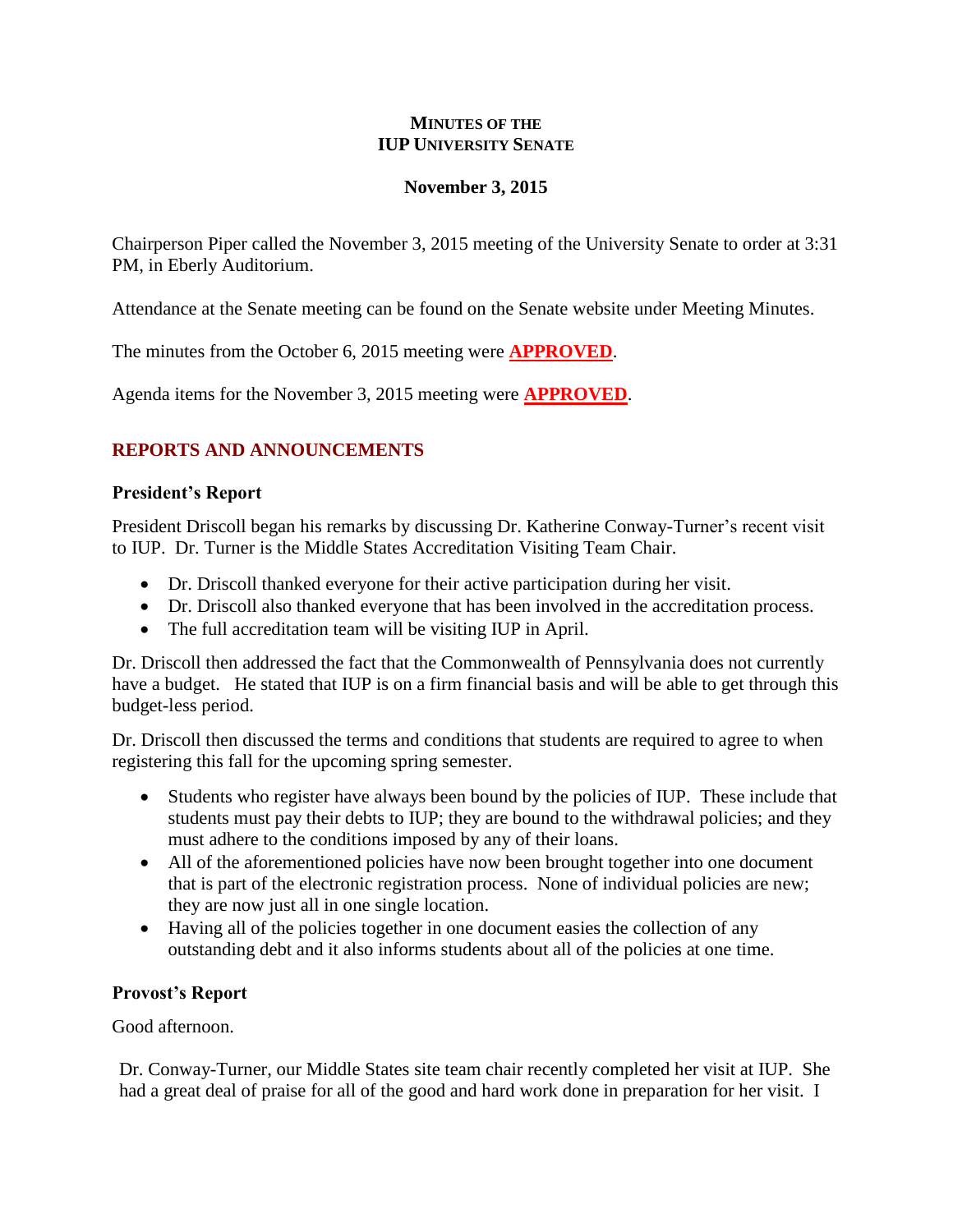have a late breaking update: There are no changes required by Dr. Conway-Turner to IUP's self-study. Some changes will be made in response to some comments and feedback, but they are modest changes. Nothing was asked for or suggested.

I want to thank all of our faculty related to midterm grades. As you are aware, D's and F's are required to be submitted but we have had steady growth in the number of faculty submitting all the grades to our students. Timely feedback is important to student retention. Two years ago we had 43% of faculty submitting all student grades, last year we had 53% and this year then number grew to 63%.

# Curriculum Revisions

In response to the Senate recommendations from the October 6, 2015 meeting, I accept the following:

From the University-Wide Undergraduate Curriculum Committee:

- A. The following courses are approved by me and may be offered immediately:
	- GEOS 119 Geology of Energy Resources
	- GEOS 409 Geology of Shale Gas Field Workshop
	- SAFE 104 Introduction to Safety in the Natural Gas Industry
	- SAFE 204 Principles of Safety in the Natural Gas Industry
	- ECED 112 Childhood Development Birth-Age 5
	- GEOG 109 Geographic Information Science and Systems for Energy Applications
	- GEOG 409 Spatial Analysis Applications in Energy Sectors Workshop
- B. The following courses are to be deleted as approved by University Senate:
	- FRNC 254 Civilizations of Modern France
	- RGPL  $464$  Land Use Policy
- C. Program revisions from the following departments that will be forwarded to the Council of Trustees for final approval:
	- Bachelor of Science in Physical Education and Sport Sport Administration from the department of Kinesiology, Health and Sport Science
	- Bachelor of Science in Education Early Childhood Education/Master of Education-Literacy from the department of Professional Studies in Education.
	- Bachelor of Science in Nursing from the department of Nursing and Allied Health Professions
- D. A new certificate in Foreign Language concentrating in one of the following: Chinese, French, German, Japanese or Spanish from the department of Foreign Languages.

# From the University-Wide Graduate Committee:

- A. The following courses are approved by me and may be offered immediately:
	- FDNT 625 Community Nutrition and Policy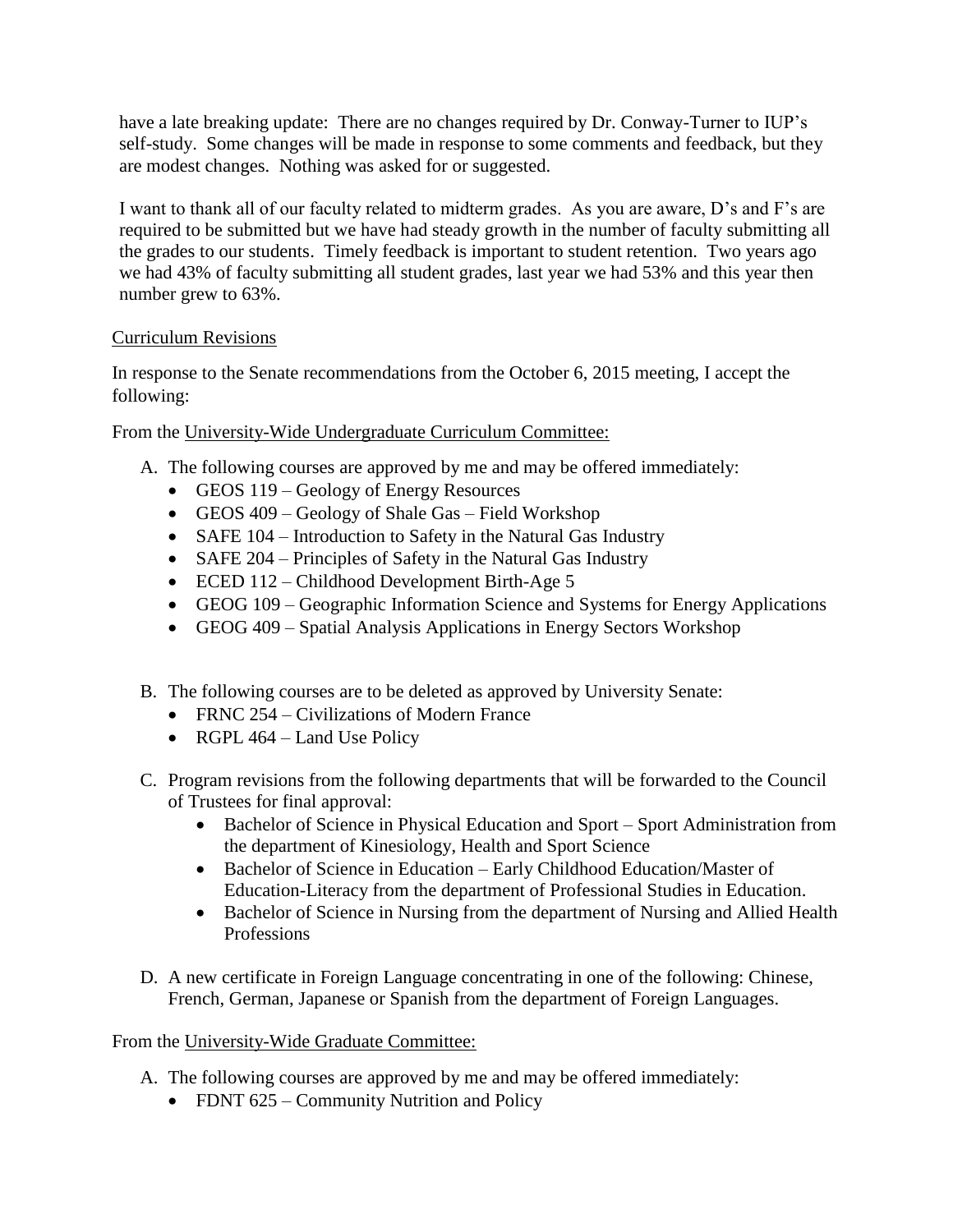- FDNT 630 Connecting Theory to Research and Practice
- FDNT 635 Nutrition Intervention, Counseling, and Educational Strategies
- FDNT 647 Vitamins in Human Nutrition
- FDNT 648 Minerals and Water in Human Nutrition
- FDNT 661 Designing Effective Food and Nutrition Research Projects
- FDNT 662 Applying Research Methods in Food and Nutrition
- B. The following courses are to be deleted as approved by University Senate:
	- FDNT 544 Food Composition and Biochemistry
	- FDNT 547 Nutritional Aspects of Food Technology
	- FDNT 601 Foodservice Management Theory and Practicum
	- FDNT 602 Information Technology
	- FDNT 603 Food and Nutrition Education
	- FDNT 604 Medical Nutrition Therapy
	- FDNT 646 Vitamins and Minerals
	- FDNT 650 Seminar in Food and Nutrition I
	- FDNT 652 Seminar in Institutional Foodservice Management
	- FDNT 660 Seminar in Food and Nutrition II
- C. Program revisions from the following departments that will be forwarded to the Council of Trustees for final approval:
	- Master of Science in Food and Nutrition from the department of Food and Nutrition
	- Post-Masters certificate in School Psychology from the department of Educational Psychology
	- Master in Arts in Music Education from the department of Music
- D. A new tracks in the Master of Science focusing either on Administration or in Education from the department of Food and Nutrition.

## **Chairperson's Report**

Chairperson Piper noted that this is the 11th week of the semester and encouraged everyone to be involved in the academic community. He also congratulated the Middle States Team and their leadership for the tremendous self-study report they created.

## **Parliamentarian's Report**

There was no report.

## **Vice Chairperson's Report**

There was no report.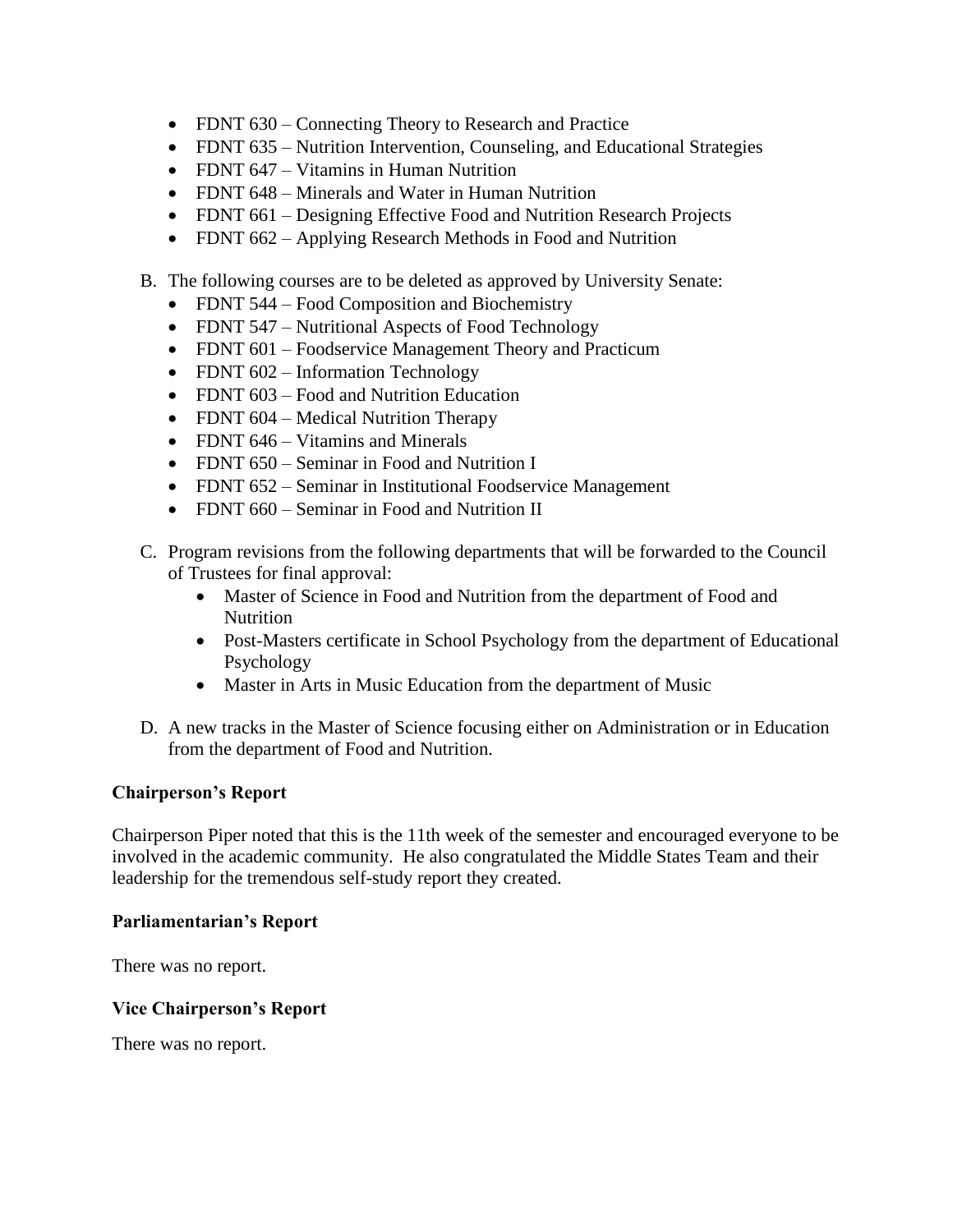### **Rules Committee Report (Senator Korns)**

The committee will meet on November 10 at 3:30 pm in room 6 of Keith Hall.

### **University-Wide Undergraduate Curriculum Committee (Senator Sechrist)**

### **FOR INFORMATION:**

**The following courses were approved by the UWUCC to be offered as distance education courses:** 

 **Note that the provost is the final signature on these proposals.**

- **HOSP 115 Introduction to Tourism**
- **FIN 360 Insurance and Risk Management**
- **IFMG 475 Project Management and Implementation**
- **COSC 143 Cyber Wellness**

## **FOR ACTION:**

## **1. Department of Nursing and Allied Health Professions—Program Revisions APPROVED**

### **a. Current Program: Proposed Program:**

### **Bachelor of Science—Nursing/Licensed Practical Nurse Track (1)**

**Liberal Studies:** As outlined in Liberal studies section **43** with the following specifications: **Dimensions of Wellness**: fulfilled by the major **Mathematics:** MATH 217 **Natural Science:** CHEM 101-102 **Social Science:** PSYC 101, SOC 151 **Liberal Studies Electives:** 5cr, PSYC 310, LIBR 251, no course with NURS prefix

### **Major:**

| <b>Required Courses:</b> |                                            |       |
|--------------------------|--------------------------------------------|-------|
| <b>NURS 214</b>          | <b>Health Assessment</b>                   | 3cr   |
| <b>NURS 312</b>          | <b>Professional Nursing</b>                | 2cr   |
| <b>NURS 316</b>          | Evidence-Based Practice in Nursing         | 3cr   |
| <b>NURS 334</b>          | <b>Transitions in Professional Nursing</b> | 3cr   |
| <b>NURS 412</b>          | Nursing Management                         | 2cr   |
| <b>NURS 431</b>          | <b>Public/Community Nursing Clinical</b>   | 2.5cr |
| <b>NURS 432</b>          | Psychiatric/Mental Health                  | 2cr   |
| <b>NURS 433</b>          | Psychiatric/Mental Health Clinical         | 2.5cr |
| <b>NURS 434</b>          | <b>Public/Community Nursing</b>            | 2cr   |
| <b>NURS 436</b>          | Adult Health II                            | 4cr   |
| <b>NURS 437</b>          | Adult Health II Clinical                   | 2.5cr |
| <b>NURS 440</b>          | <b>Nursing Management Clinical</b>         | 2.5cr |
| <b>NURS 450</b>          | A Cognitive Approach to Clinical Problem   |       |
|                          | Solving $(2)$                              | 3cr   |
| <b>NURS 336</b>          | Adult Health I and                         | 4cr   |

## **Bachelor of Science—Nursing/Licensed Practical Nurse Track (1)**

**Liberal Studies:** As outlined in Liberal studies section **44** with the following specifications: **Dimensions of Wellness:** fulfilled by the major **Mathematics:** MATH 217 **Natural Science:** CHEM 101-102 **Social Science:** PSYC 101, SOC 151 **Liberal Studies Electives:** 6cr, PSYC 310, no course with NURS prefix

| 52    | Major:                   |                                          | 49-52 |
|-------|--------------------------|------------------------------------------|-------|
|       | <b>Required Courses:</b> |                                          |       |
| 3cr   | <b>NURS 214</b>          | <b>Health Assessment</b>                 | 3cr   |
| 2cr   | NURS 312                 | <b>Professional Nursing</b>              | 2cr   |
| 3cr   | <b>NURS 316</b>          | Evidence-Based Practice in Nursing       | 3cr   |
| 3cr   | <b>NURS 334</b>          | Transitions in Professional Nursing      | 3cr   |
| 2cr   | <b>NURS 412</b>          | <b>Nursing Management</b>                | 2cr   |
| 2.5cr | <b>NURS 431</b>          | Public/Community Nursing Clinical        | 2.5cr |
| 2cr   | <b>NURS 432</b>          | Psychiatric/Mental Health and            | 2cr   |
| 2.5cr | <b>NURS 433</b>          | Psychiatric/Mental Health Clinical       | 2.5cr |
| 2cr   | <b>NURS 434</b>          | Public/Community Nursing                 | 2cr   |
| 4cr   | <b>NURS 436</b>          | Adult Health II and                      | 4cr   |
| 2.5cr | <b>NURS 437</b>          | Adult Health II Clinical                 | 2.5cr |
| 2.5cr | <b>NURS 440</b>          | Nursing Management Clinical              | 2.5cr |
|       | <b>NURS 450</b>          | A Cognitive Approach to Clinical Problem |       |
| 3cr   |                          | Solving $(2)$                            | 3cr   |
|       |                          | <b>Maternal Neonatal Health:</b>         |       |
| 4cr   | NURS 336                 | Adult Health I and                       | 4cr   |
|       |                          |                                          |       |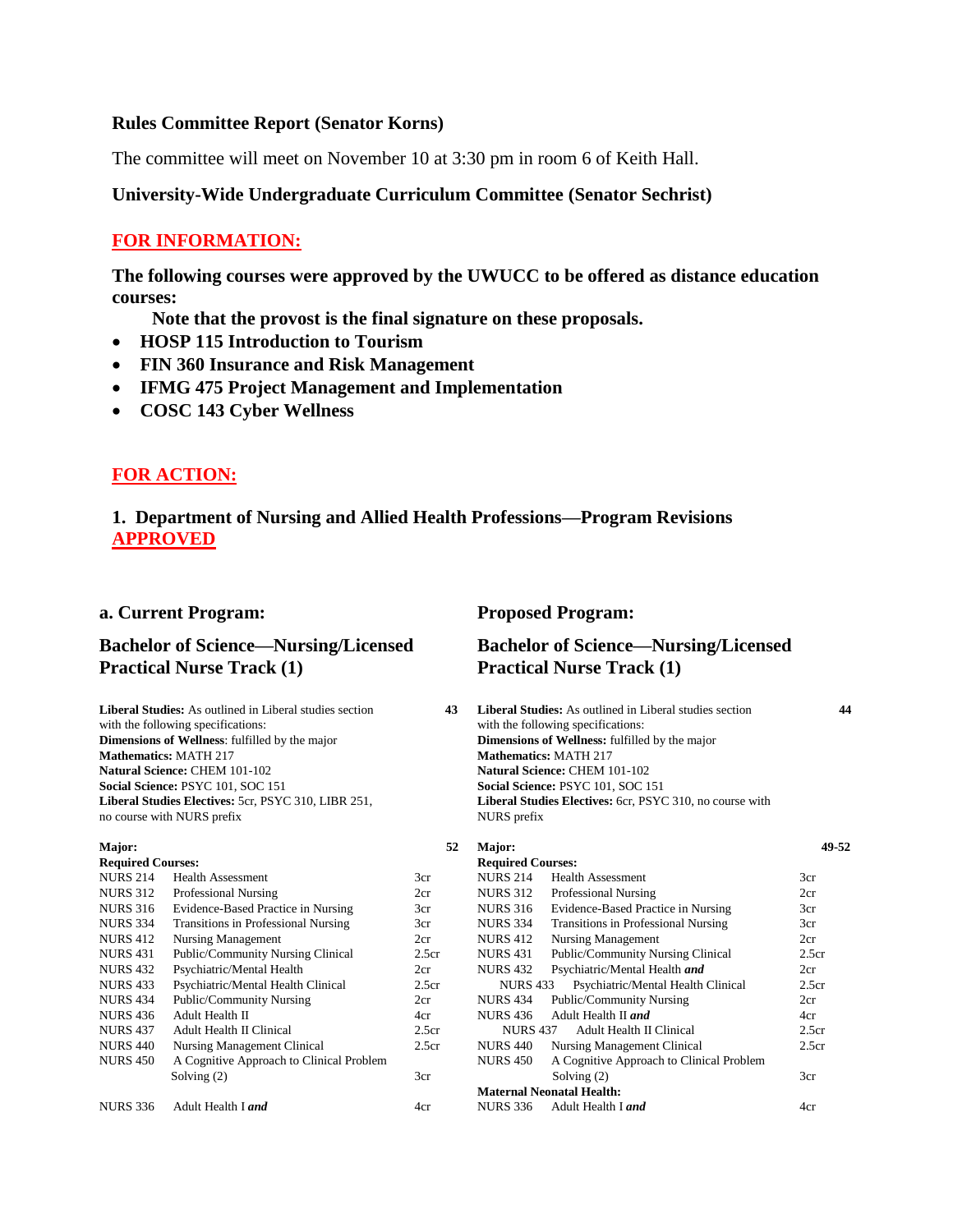| <b>NURS 337</b>            | <b>Adult Health Clinical I</b>       | 5cr               |
|----------------------------|--------------------------------------|-------------------|
| 0R                         |                                      |                   |
|                            | Credits by Exam (3) and              | 8cr               |
| <b>NURS 493</b>            | Internship                           | 1cr               |
| <b>NURS</b> 330            | Care of the Child                    | 2cr               |
| <b>NURS 331</b>            | Care of the Child Clinical           | 2.5 <sub>cr</sub> |
| <b>NURS 332</b>            | Maternal-Neonatal Health             | 2cr               |
| <b>NURS 333</b>            | Maternal-Neonatal Health Clinical    | 2.5 <sub>cr</sub> |
| 0R                         |                                      |                   |
|                            | Credits by Exam (3) and              | 8cr               |
| <b>NURS 493</b>            | Internship                           | 1cr               |
| <b>Other Requirements:</b> |                                      | 16                |
| BIOL 105 Cell Biology      |                                      | 3cr(4)            |
|                            | <b>BIOL 150 Human Anatomy</b>        | 3cr               |
|                            | BIOL 151 Human Physiology            | 4cr               |
|                            | <b>BIOL 241 General Microbiology</b> | 3cr               |
| FDNT 212 Nutrition         |                                      | 3cr               |
| <b>Free Electives:</b>     |                                      | $8 - 11$          |
|                            | (#) Total Degree Requirements:       | 120               |

- (1) The Pennsylvania State Board of Nursing requires four units of English, three units of social studies, two units of math (one of which is algebra), and two units of science in high school for admission to the nursing major.
- (2) Students who achieve a higher score than a specified minimum on a department-required standardized test(s) are exempt from NURS 450. These students would need 11 credits of free electives.
- (3) Students have the option of earning up to 16cr via examination and NURS 493 (up to 2cr) or completing NURS 330, 331, 332, 333, 336, and 337 (18cr). Exam results must be received before students register for any 300- or 400-level nursing courses other than NURS 334.
- (4) Biology course requirement changes are pending. Please see your advisor for further information.
- (#) See advisory paragraph "Timely Completion of Degree Requirements" in the section on Requirements for Graduation.

| Adult Health Clinical I<br><b>NURS 337</b>           | 5cr               |
|------------------------------------------------------|-------------------|
| OR                                                   |                   |
| Credits by Exam (3) and                              | 8cr               |
| <b>NURS 493</b><br>Internship                        | 1 <sub>cr</sub>   |
| <b>Adult Health:</b>                                 |                   |
| <b>NURS 330</b><br>Care of the Child <i>and</i>      | 2cr               |
| Care of the Child Clinical<br><b>NURS</b> 331        | 2.5cr             |
| Maternal-Neonatal Health and<br><b>NURS 332</b>      | 2cr               |
| Maternal-Neonatal Health Clinical<br><b>NURS 333</b> | 2.5 <sub>cr</sub> |
| 0R                                                   |                   |
| Credits by Exam (3) and                              | 8cr               |
| <b>NURS 493</b><br>Internship                        | 1cr               |
|                                                      |                   |
| <b>Other Requirements:</b>                           | 15                |
| BIOL 150<br>Human Anatomy                            | 4cr               |
| <b>BIOL 240</b><br><b>Human Physiology</b>           | 4cr               |
| BIOL 241<br><b>Introductory Medical Microbiology</b> | 4cr               |
| <b>FDNT 212</b><br>Nutrition                         | 3cr               |
|                                                      |                   |
| <b>Free Electives:</b>                               | $9-12$            |
|                                                      |                   |
| (#) Total Degree Requirements:                       | 120               |

- (1) The Pennsylvania State Board of Nursing requires four units of English, three units of social studies, two units of math (one of which is algebra), and two units of science in high school for admission to the nursing major.
- (2) Students who achieve a higher score than a specified minimum on a department-required standardized test(s) are exempt from NURS 450. These students would need 11 credits of free electives.
- (3) Students have the option of earning up to 16cr via examination and NURS 493 (up to 2cr) or completing NURS 330, 331, 332, 333, 336, and 337 (18cr). Exam results must be received before students register register for any 300- or 400-level nursing courses other than NURS 334.
- (#) See advisory paragraph "Timely Completion of Degree Requirements" in the section on Requirements for Graduation.

**Rationale:** Changes to the Bachelor of Science–Nursing/Licensed Practical Nurse Track curriculum are a result of changes in the Biology Department curriculum. These changes are supported by Nursing**.** LIBR 251 is not offered on a regular basis. LPN students come into the program with computer literacy skills. The two credits will be available as free electives.

|  |  | b. Current Program: |
|--|--|---------------------|
|--|--|---------------------|

## **Bachelor of Science—Nuclear Medicine Technology**

**Liberal Studies:** As outlined in Liberal Studies **50** section with the following specifications: **Mathematics:** MATH 105 **Natural Science:** CHEM 101-102 **Social Science:** PSYC 101, SOC 151 **Liberal Studies Electives:** 9cr, BTED/COSC/IFMG 101, MATH 217, PHYS 111, no courses with NMDT prefix

### **b. Current Program: Proposed Program:**

## **Bachelor of Science—Nuclear Medicine Technology**

**Liberal Studies:** As outlined in Liberal Studies **50** section with the following specifications: **Mathematics:** MATH 105 **Natural Science:** CHEM 101-102 **Social Science:** PSYC 101, SOC 151 **Liberal Studies Electives:** 9cr, BTED/COSC/IFMG 101, MATH 217, PHYS 111, no courses with NMDT prefix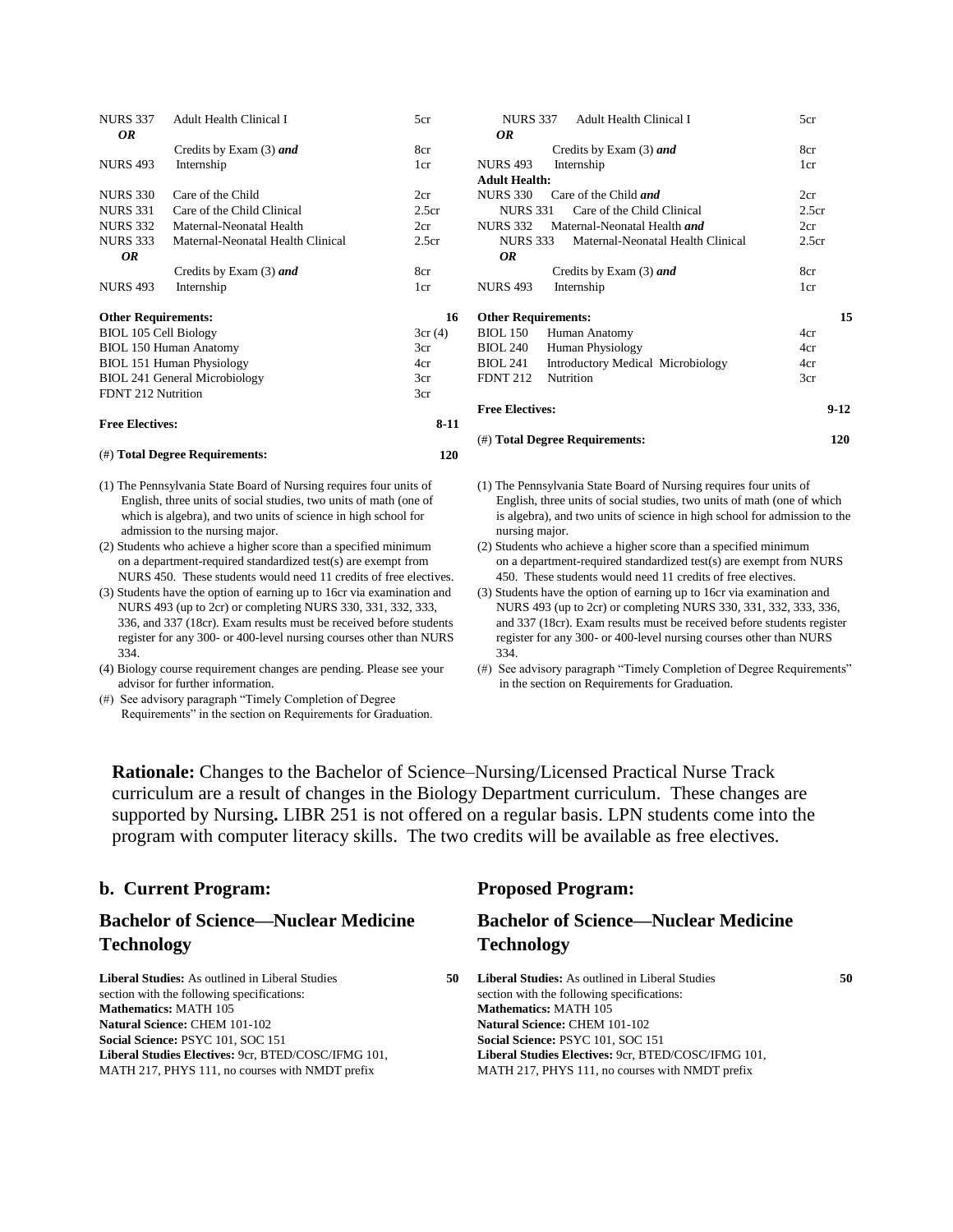| Major:                         |                                          | 32  |
|--------------------------------|------------------------------------------|-----|
| <b>Required Courses:</b> (1)   |                                          |     |
| <b>NMDT 427</b>                | Nuclear Scintigraphy                     | 3cr |
| <b>NMDT 428</b>                | <b>Radiation Physics</b>                 | 3cr |
| <b>NMDT 429</b>                | Nuclear Medicine Instrumentation         | 3cr |
| <b>NMDT 430</b>                | Radiation Biology and Radiation          |     |
|                                | Protection                               | 2cr |
| <b>NMDT 431</b>                | In Vivo/In Vitro Nonimaging              | 1cr |
| <b>NMDT 432</b>                | Radiopharmaceuticals                     | 3cr |
| <b>NMDT 433</b>                | Introduction to Tomographic Imaging      | 1cr |
| NMDT 434                       | Clinical Nuclear Medicine<br>16cr        |     |
|                                |                                          |     |
| <b>Other Requirements: (2)</b> |                                          | 20  |
| <b>BIOL</b> 150                | Human Anatomy                            | 4cr |
| <b>BIOL 240</b>                | Human Physiology                         | 4cr |
| <b>BIOL 241</b>                | <b>Introductory Medical Microbiology</b> | 4cr |
| <b>ENGL 310</b>                | Public Speaking                          | 3cr |
| <b>PHYS 121</b>                | Physics I Lab                            | 1cr |
| <b>PHYS 112</b>                | Physics II Lecture                       | 3cr |
| <b>PHYS 122</b>                | Physics II Lab                           | 1cr |
| <b>Free Electives: (3)</b>     |                                          | 18  |
|                                | <b>Total Degree Requirements:</b>        | 120 |

- (1) These courses are offered at the University of Findlay/Nuclear Medicine Institute, Findlay, Ohio, and/or Community College of Allegheny County nuclear medicine technology program, Pittsburgh. These areas of study are consistent with requirements of the JRCNMT. All eight of these areas of study are completed during the final 12 months of the degree program.
- (2) Students are also required to complete a medical terminology course/program. Options to fulfill this requirement must be approved by the coordinator of allied health professions.
- (3) Two writing-intensive courses are required. Both courses may be from either Liberal Studies or Free Electives.

| Major:                         |                                          | 32   |
|--------------------------------|------------------------------------------|------|
| <b>Required Courses:</b> (1)   |                                          |      |
| <b>NMDT 427</b>                | Nuclear Scintigraphy                     | 3cr  |
| <b>NMDT 428</b>                | <b>Radiation Physics</b>                 | 3cr  |
| NMDT 429                       | Nuclear Medicine Instrumentation         | 3cr  |
| <b>NMDT 430</b>                | Radiation Biology and Radiation          |      |
|                                | Protection                               | 2cr  |
| <b>NMDT 431</b>                | In Vivo/In Vitro Nonimaging              | 1cr  |
| <b>NMDT 432</b>                | Radiopharmaceuticals                     | 3cr  |
| <b>NMDT 433</b>                | Introduction to Tomographic Imaging      | 1cr  |
| <b>NMDT 434</b>                | Clinical Nuclear Medicine                | 16cr |
| <b>Other Requirements: (2)</b> |                                          | 20   |
| <b>BIOL 150</b>                | Human Anatomy                            | 4cr  |
| <b>BIOL 240</b>                | Human Physiology                         | 4cr  |
| <b>BIOL 241</b>                | <b>Introductory Medical Microbiology</b> | 4cr  |
| <b>ENGL 310</b>                | Public Speaking or                       |      |
| or BCOM 321                    | <b>Business Communication</b>            | 3cr  |
| <b>PHYS 121</b>                | Physics I Lab                            | 1cr  |
| <b>PHYS 112</b>                | Physics II Lecture                       | 3cr  |
| <b>PHYS 122</b>                | Physics II Lab                           | 1cr  |
| <b>Free Electives: (3)</b>     |                                          | 18   |
|                                | <b>Total Degree Requirements:</b>        | 120  |

- (1) These courses are offered at the University of Findlay/Nuclear Medicine Institute, Findlay, Ohio, and/or Community College of Allegheny County nuclear medicine technology program, Pittsburgh. These areas of study are consistent with requirements of the JRCNMT. All eight of these areas of study are completed during the final 12 months of the degree program.
- (2) Students are also required to complete a medical terminology course/program. Options to fulfill this requirement must be approved by the coordinator of allied health professions.
- (3) Two writing-intensive courses are required. Both courses may be from either Liberal Studies or Free Electives.

**Rationale:** ENGL 310 is not offered every semester. BCOM 321 is an accepted program substitution for this course.

### **c. Current Program: Proposed Program:**

### **Bachelor of Science—Clinical Laboratory Science**

**Liberal Studies: As outlined in Liberal Studies section with 44 the following specifications: Mathematics:** MATH 217 **Natural Science:** CHEM 111-112 **Writing Intensive:** One required **Liberal Studies Electives:** 3cr, PHYS 111, no course with MEDT prefix

| <b>Required Courses: (1)</b>    |      |
|---------------------------------|------|
| Clinical Microbiology           | 8cr  |
| <b>Clinical Chemistry</b>       | 10cr |
| Clinical Hematology/Coagulation | 6cr  |
| Clinical Immunohematology       | 4cr  |
| Clinical Immunology/Serology    | 2cr  |
| Clinical Seminar                | 2cr  |
|                                 |      |

### **Bachelor of Science—Clinical Laboratory Science**

**Liberal Studies: As outlined in Liberal Studies section with 44 the following specifications: Mathematics:** MATH 217 **Natural Science:** CHEM 111-112 **Writing Intensive:** One required **Liberal Studies Electives:** 3cr, PHYS 111, no course with MEDT prefix  **32 Major: 32**

| тани.                        |                                 |      |
|------------------------------|---------------------------------|------|
| <b>Required Courses: (1)</b> |                                 |      |
| <b>MEDT 494</b>              | <b>Clinical Microbiology</b>    | 8cr  |
| MEDT 495                     | <b>Clinical Chemistry</b>       | 10cr |
| MEDT 496                     | Clinical Hematology/Coagulation | 6cr  |
| MEDT 497                     | Clinical Immunohematology       | 4cr  |
| MEDT 498                     | Clinical Immunology/Serology    | 2cr  |
| <b>MEDT 499</b>              | Clinical Seminar                | 2cr  |
|                              |                                 |      |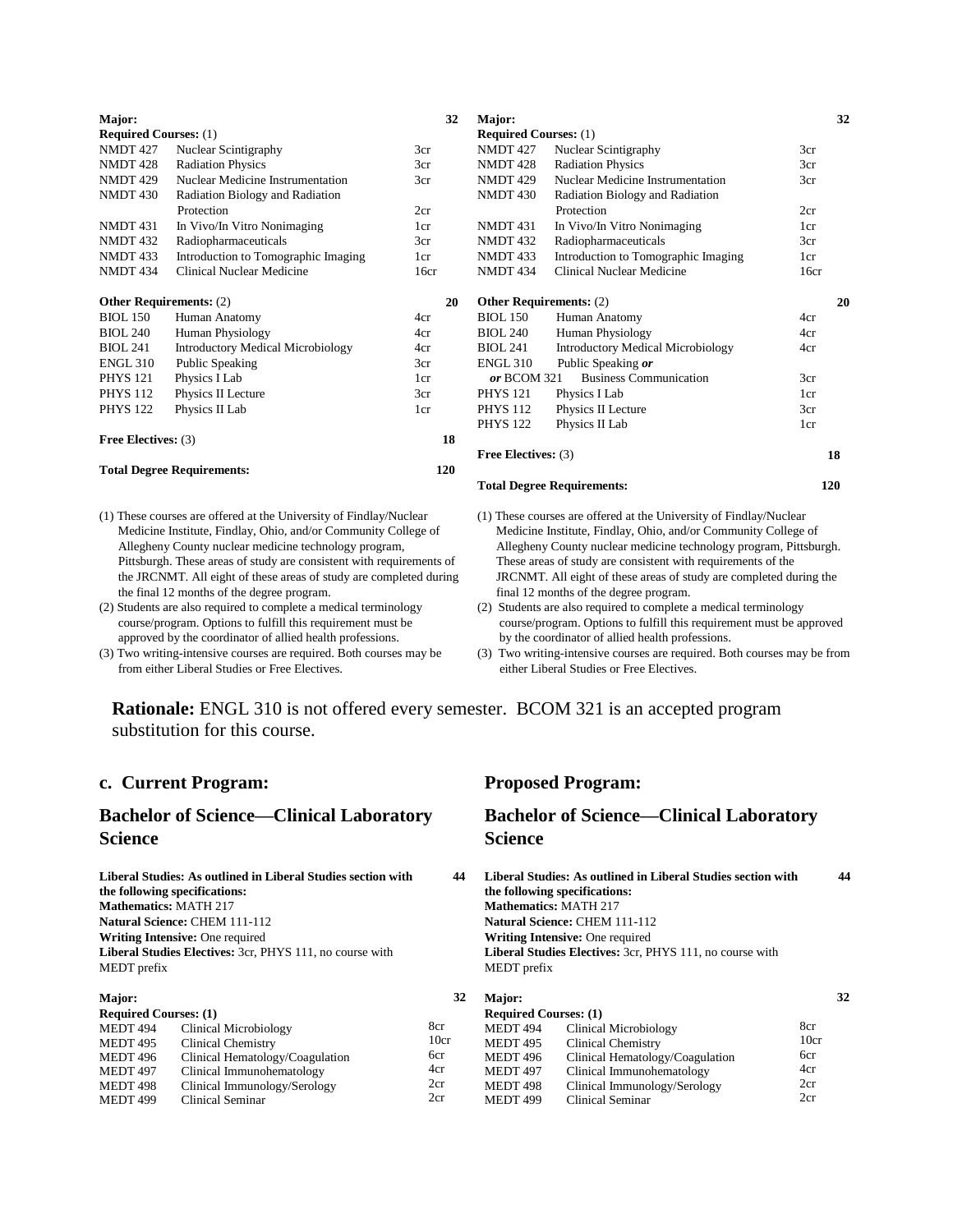|                            |                                          | 40  |                        |                                          |     | 40 |
|----------------------------|------------------------------------------|-----|------------------------|------------------------------------------|-----|----|
| <b>Other Requirements:</b> |                                          | 4cr |                        | <b>Other Requirements:</b>               |     |    |
| <b>BIOL</b> 150            | Human Anatomy                            | 4cr | <b>BIOL</b> 150        | Human Anatomy                            | 4cr |    |
| <b>BIOL 202</b>            | Principles of Cell and Molecular Biology | 4cr | <b>BIOL 202</b>        | Principles of Cell and Molecular Biology | 4cr |    |
| <b>BIOL 240</b>            | <b>Human Physiology</b>                  | 4cr | <b>BIOL 240</b>        | Human Physiology                         |     |    |
| <b>BIOL 250</b>            | Principles of Microbiology               | 3cr | <b>BIOL 241</b>        | Introduction to Medical Microbiology or  | 4cr |    |
| <b>BIOL 364</b>            | Immunology                               | 4cr | or $250$               | Principles of Microbiology               | 3cr |    |
| CHEM 231                   | Organic Chemistry I                      | 4cr | <b>BIOL 364</b>        | Immunology                               | 4cr |    |
| <b>CHEM 232</b>            | Organic Chemistry II                     | 4cr | <b>CHEM 231</b>        | Organic Chemistry I                      | 4cr |    |
| <b>CHEM 325</b>            | <b>Analytical Methods</b>                | 4cr | <b>CHEM 232</b>        | Organic Chemistry II                     | 4cr |    |
| <b>CHEM 351</b>            | Biochemistry                             | 1cr | <b>CHEM 325</b>        | <b>Analytical Methods</b>                | 4cr |    |
| <b>PHYS 121</b>            | Physics I Lab                            | 3cr | <b>CHEM 351</b>        | Biochemistry                             | 1cr |    |
| <b>PHYS 112</b>            | Physics II Lecture                       | 1cr | <b>PHYS 121</b>        | Physics I Lab                            | 3cr |    |
| <b>PHYS 122</b>            | Physics II Lab                           |     | <b>PHYS 112</b>        | Physics II Lecture                       | 1cr |    |
|                            |                                          | 4   | <b>PHYS 122</b>        | Physics II Lab                           |     |    |
| <b>Free Electives:</b>     |                                          |     |                        |                                          |     |    |
|                            |                                          | 120 | <b>Free Electives:</b> |                                          |     |    |

### (#) **Total Degree Requirements:**

### (#) See advisory paragraph "Timely Completion of Degree

 Requirements" in the section on Requirements for Graduation. (1) These courses are offered by affiliating, hospital-based schools of clinical laboratory science (also known as medical technology). Areas of study are consistent with requirements of the National Accrediting Agency for Clinical Laboratory Sciences and are completed during the final 12 months of the degree program at an affiliating school.

### **Free Electives:**

### (#) **Total Degree Requirements:**

- (#) See advisory paragraph "Timely Completion of Degree Requirements" in the section on Requirements for Graduation.
- (1) These courses are offered by affiliating, hospital-based schools of clinical laboratory science (also known as medical technology). Areas of study are consistent with requirements of the National Accrediting Agency for Clinical Laboratory Sciences and are completed during the final 12 months of the degree program at an affiliating school.

**Rationale:** Students transfer into the major and may have taken already taken BIOL 241. BIOL 241 is an acceptable substitution for BIOL 250 and meets the program requirements. Changes to the Bachelors of Science in Clinical Laboratory Science curriculum are a result of changes in the Biology Department curriculum. These changes are supported by Allied Health

**Current Program: Proposed Program:**

# **2. College of Humanities and Social Sciences—Pan-African Studies Program— Program Revision** APPROVED

 **120**

| Carrent Frogram.                 |                                                    |          | TTOPOSCU TTOGIAMI.                   |                                              |     |          |
|----------------------------------|----------------------------------------------------|----------|--------------------------------------|----------------------------------------------|-----|----------|
| <b>Minor-Pan-African Studies</b> |                                                    | 18       | <b>Minor—Pan-African Studies (1)</b> |                                              | 18  |          |
| <b>Required Course:</b>          | <b>PNAF 131Introduction to Pan-African Studies</b> | 3<br>3cr | <b>Required Course:</b>              | PNAF 131 Introduction to Pan-African Studies | 3cr | 3        |
|                                  |                                                    |          |                                      |                                              |     |          |
|                                  | Category A: Exclusively Pan-Africa-Focused         | $9 - 15$ |                                      | Category A: Exclusively Pan-Africa-Focused   |     | $9 - 15$ |
| <b>ANTH/SOC 271</b>              | Cultural Area Studies: Africa                      | 3cr      | <b>ANTH/SOC 271</b>                  | Cultural Area Studies: Africa                | 3cr |          |
| <b>ARHI 418</b>                  | African Art                                        | 3cr      | <b>ARHI 418</b>                      | African Art                                  | 3cr |          |
| COMM 380                         | The History of African Americans in                |          | COMM 380                             | The History of African Americans in          |     |          |
|                                  | Film                                               | 3cr      |                                      | Film                                         | 3cr |          |
| <b>ENGL 348</b>                  | African-American Literature                        | 3cr      | ECON 338                             | Poverty in Africa                            | 3cr |          |
| <b>GEOG 255</b>                  | Geography of Africa                                | 3cr      | <b>ENGL 348</b>                      | African-American Literature                  | 3cr |          |
| <b>HIST 355</b>                  | African History I: Antiquity to 1600               | 3cr      | <b>GEOG 255</b>                      | Geography of Africa                          | 3cr |          |
| <b>HIST 356</b>                  | African History II: 1600 to Present                | 3cr      | <b>HIST 355</b>                      | African History I: Antiquity to 1600         | 3cr |          |
| <b>HIST 365</b>                  | History of Black America Since                     |          | <b>HIST 356</b>                      | African History II: 1600 to Present          | 3cr |          |
|                                  | Emancipation                                       | 3cr      | <b>HIST 365</b>                      | History of Black America Since               |     |          |
| <b>HIST 366</b>                  | African-American Women                             | 3cr      |                                      | Emancipation                                 | 3cr |          |
| MUSC 300                         | Black Music in America and Diaspora                | 3cr      | <b>HIST 366</b>                      | African-American Women                       | 3cr |          |
| <b>PLSC 382</b>                  | Political Systems: Africa                          | 3cr      | <b>PLSC 382</b>                      | Political Systems: Africa                    | 3cr |          |
| <b>PNAF281</b>                   | Special Topics in Pan-African Studies              | 3cr      | <b>PNAF281</b>                       | Special Topics in Pan-African Studies        | 3cr |          |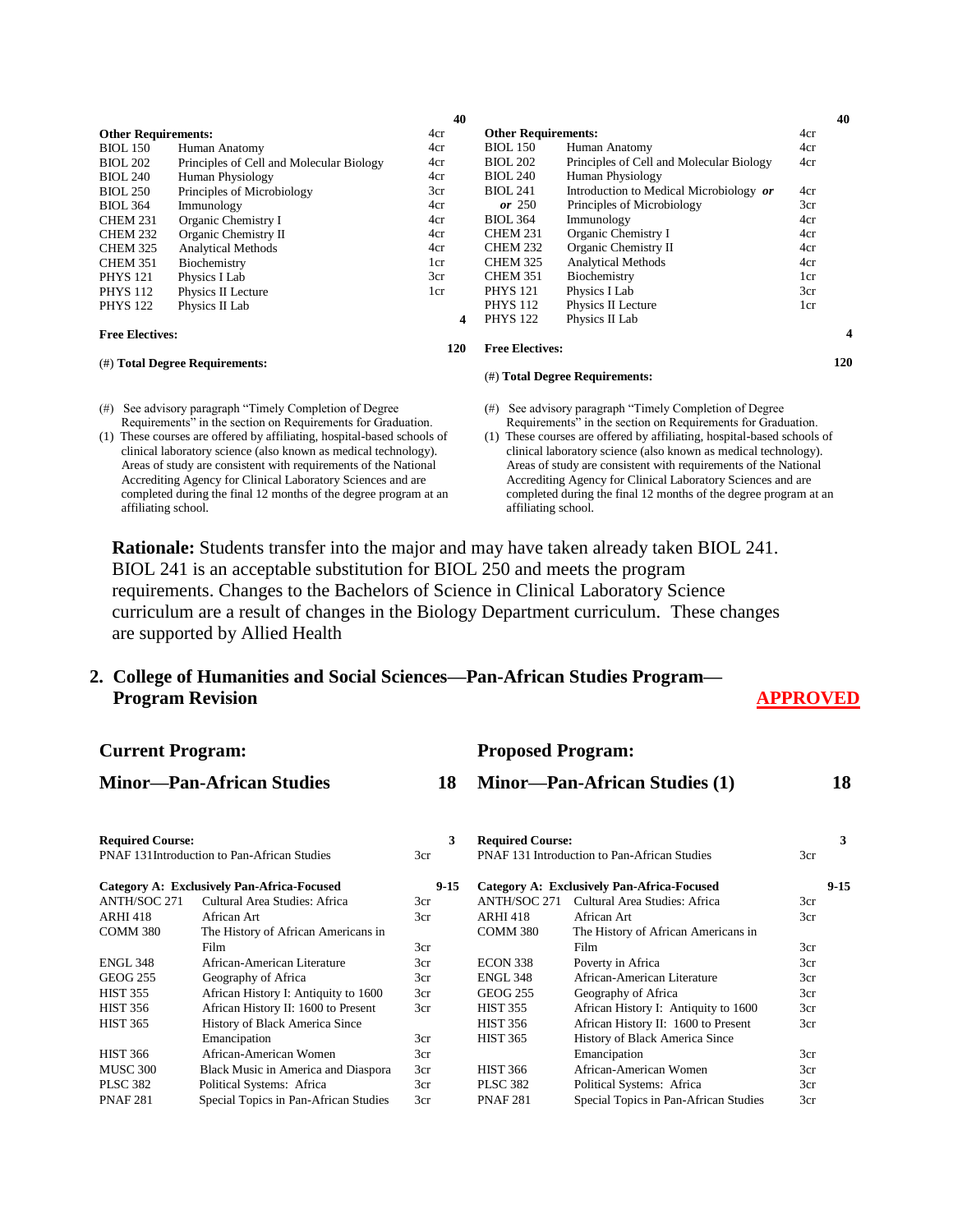| <b>PNAF481</b>  | Special Topics in Pan-African Studies             | 3cr     | <b>PNAF481</b>  | Special Topics in Pan-African Studies            | 3cr |         |
|-----------------|---------------------------------------------------|---------|-----------------|--------------------------------------------------|-----|---------|
| <b>PNAF482</b>  | <b>Independent Study</b>                          | 3cr     | <b>PNAF482</b>  | <b>Independent Study</b>                         | 3cr |         |
| <b>PNAF493</b>  | Pan-African Studies Internship                    | 3cr     | <b>PNAF493</b>  | Pan-African Studies Internship                   | 3cr |         |
| <b>RLST 360</b> | <b>African Religions</b>                          | 3cr     | <b>RLST 360</b> | African Religions                                | 3cr |         |
|                 | Category B: Substantially-Pan-African Focused (1) | $0 - 6$ |                 | Category B: Substantially-Pan-Africa-Focused (2) |     | $0 - 6$ |
| <b>ECON 339</b> | Economic Development I                            | 3cr     | CRLG 165        | Swahili II                                       | 3cr |         |
| <b>ENGL 396</b> | <b>Literature of Emerging Nations</b>             | 3cr     | <b>CRLG 215</b> | Swahili III                                      | 3cr |         |
| <b>ENGL 398</b> | Global Genres                                     | 3cr     | <b>ECON 339</b> | Economic Development I                           | 3cr |         |
| <b>JRNL 375</b> | <b>World News Coverage</b>                        | 3cr     | <b>ENGL 396</b> | <b>Literature of Emerging Nations</b>            | 3cr |         |
| <b>PLSC 389</b> | <b>International Development Strategies</b>       | 3cr     | <b>ENGL 398</b> | <b>Global Genres</b>                             | 3cr |         |
| SOC 362         | Racial and Ethnic Minorities                      | 3cr     | JRNL 375        | <b>World News Coverage</b>                       | 3cr |         |
|                 |                                                   |         | <b>PLSC 389</b> | <b>International Development Strategies</b>      | 3cr |         |
|                 |                                                   |         | <b>PLSC 404</b> | Women and Politics                               | 3cr |         |
|                 |                                                   |         | <b>RLST 380</b> | Islam                                            | 3cr |         |
|                 |                                                   |         | SOC 362         | Racial and Ethnic Minorities                     | 3cr |         |

 approved by the coordinator Pan-African Studies in order to count for the minor.

(1) No more than 6 credits taken for the minor may also count for the student's major.

(2) Because their content may vary, courses from Category B must be approved by the coordinator Pan-African Studies in order to count for the minor.

**Rationale:** There are three changes to the program: (1) a stipulation in footnote 1 that no more than 6 credits may count for both the student's minor and major (now required by university policy); (2) the addition of one course in Category A (ECON 338 Poverty in Africa), and (3) the addition of four courses to Category B: CRLG 165 Swahili II, CRLG 215 Swahili III, PLSC 404 Women and Politics, and RLST 380 Islam. The addition of the two Swahili courses allows students to count the two highest courses of a language spoken in several African countries. RLST 380 is being added because the instructor of the course may include substantial material related to the practice of Islam in African countries and among African Americans. The addition of PLSC 404 was prompted by the recognition that Dr. Sarah Wheeler includes a significant amount of material on women's political participation in African countries and among people of African descent in the United States and other countries. With this addition, the Pan-African Studies coordinator can count PLSC 404 if there is substantial content of this type. These changes allow students a greater variety of courses through which to meet the requirements of the minor, while limiting the overlap between the major and the minor.

## **3. College of Humanities and Social Sciences—Lesbian, Gay, Bisexual, Transgender, and COUTSERVIER APPROVED COUTSES AND MINOR APPROVED**

### **a. New Courses**

**i. LGBT 200 Introduction to Lesbian, Gay, Bisexual, Transgender, and Queer Studies 3c-0l-3cr** Introduces students to lesbian, gay, bisexual, transgender, and queer studies as an interdisciplinary academic field; draws substantially on sociology, psychology, history, politics, religion; considers literary and media representations of the LGBTQ populations and experiences. Focuses on the exploration of the cultural, social, historical, and political understandings of sexuality and gender marginality that have shaped identities in modern times. Addresses contemporary issues related to LGBTQ individuals and communities, and critically examines the meaning and representation of heterosexuality and gender normativity in relation to LGBTQ experiences. Considers key intersections of sexual orientations, identities, and behaviors in relation to age, race, ethnicity and social class.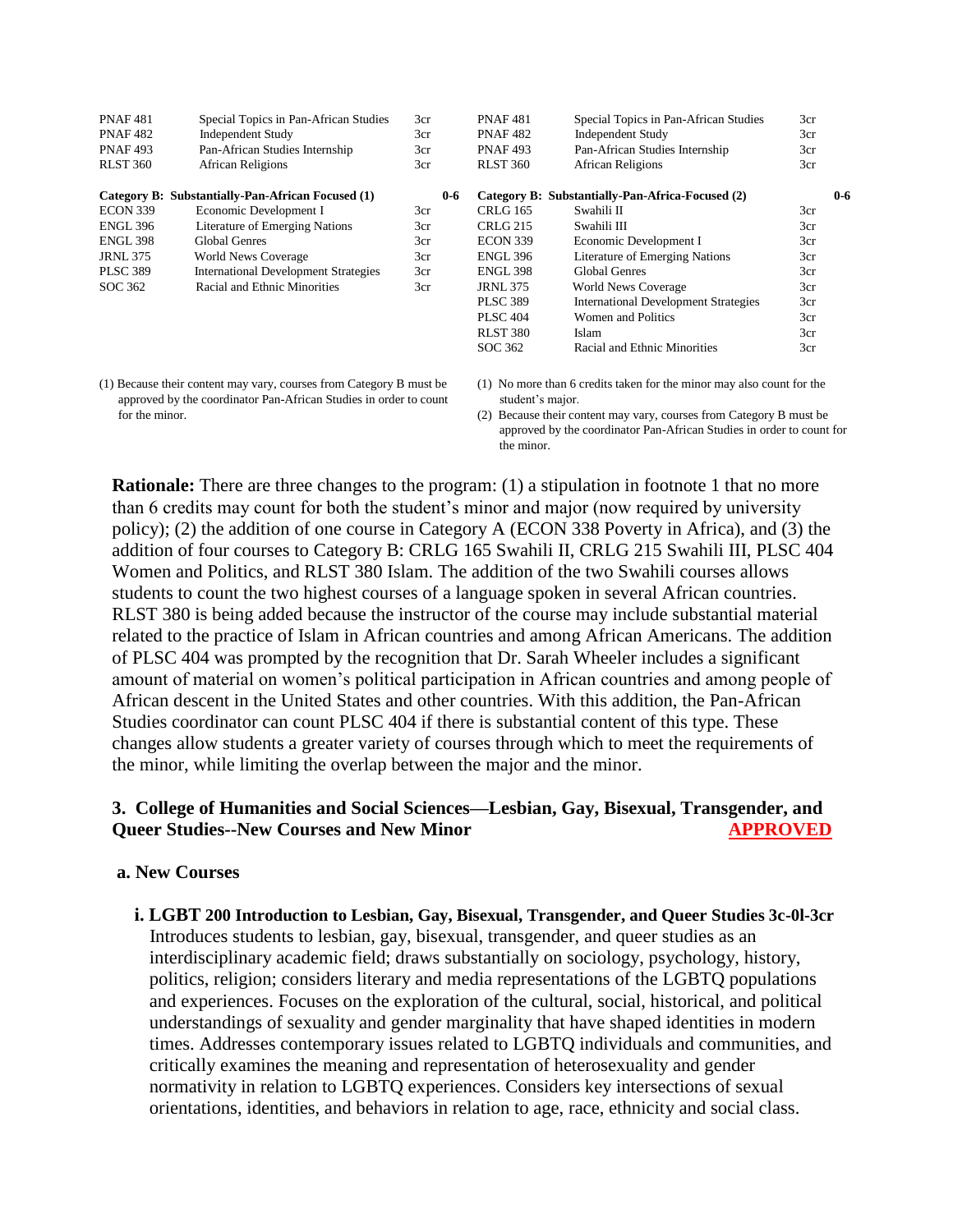**Rationale:** This course is proposed as the foundational requirement for a new LGBTandQ Studies minor. This course will help students in this minor understand the history of LGBTQ communities and movements and the current politics around LGBTQ identities. It will provide them a context for other coursework in the minor to facilitate analysis of past and contemporary issues confronting LGBTQ communities and individuals, as well as how these contribute to social change related to diversity and inclusion.

### **ii. LGBT 400 Queer Theory 3c-0l-3cr**

Familiarizes students with the scholarship and theories surrounding sexualities, sexual identities, and gender identities. Examines the literature and evidence on the ways in which social forces influence sexualities and gender (orientation, identity) as well as performance (how we humans act out our sexuality). Analyzes literatures on the diversity of nonhegemonic desires, behaviors, orientations, identities, and communities, and related issues from a trans-historical, cross-cultural, and interdisciplinary perspective. Explores the ways human sexualities and gender identities are themselves social forces as societies respond to sexual variations in terms of identities such as gay, lesbian, bisexual, transgender, queer, questioning, and a range of heterosexualities.

**Rationale:** This course is proposed as an upper division elective (initially) for a new LGBTandQ Studies minor and as a free elective for all students. The goal is, eventually, once a critical mass of student in the minor assures adequate enrollment, to convert the course to a required capstone for the LGBTandQ Studies minor. The course provides students with theoretical frames for analyzing both historical and current queer identities, the issues of power and change related to them and their variations globally. Through extensive exposure to scholarly literatures on non-confirming genders and sexualities, students will develop the intellectual tools to apply theory (particularly but not exclusively queer theory) to inform individual and social responses to queerness and social change efforts. Such a course, currently absent from IUP's curricula, is found at a broad range of universities, from Princeton to Pitt to Kennesaw State. Queer theory courses complement a variety of majors and minors from arts and humanities to social and behavioral sciences and serves students with an interest in understanding the implications of variations in human experience.

## **b. New Minor**

## **Lesbian, Gay, Bisexual, Transgender, and Queer (LGBTandQ) Studies Minor**\_\_\_\_\_\_\_\_\_\_\_\_\_

The Lesbian, Gay, Bisexual, Transgender, and Queer (LGBTandQ) Studies minor provides students opportunity to critically analyze influences on and of sexualities, sexual and gender identity formation, and experiences in various social contexts, with a focus on sexual minorities and on preparing students to live and work in a pluralistic society. This interdisciplinary minor includes courses from a variety of disciplines, including: Sociology, Anthropology, Psychology, English, Health Education, Child Development and Family Relations. Students will examine diversity in sexual and gender identities, and the intersections of sexualities and gender with other identities including race, religion, and social class. Students also explore institutional influences, including family, politics, labor force and economics, religion,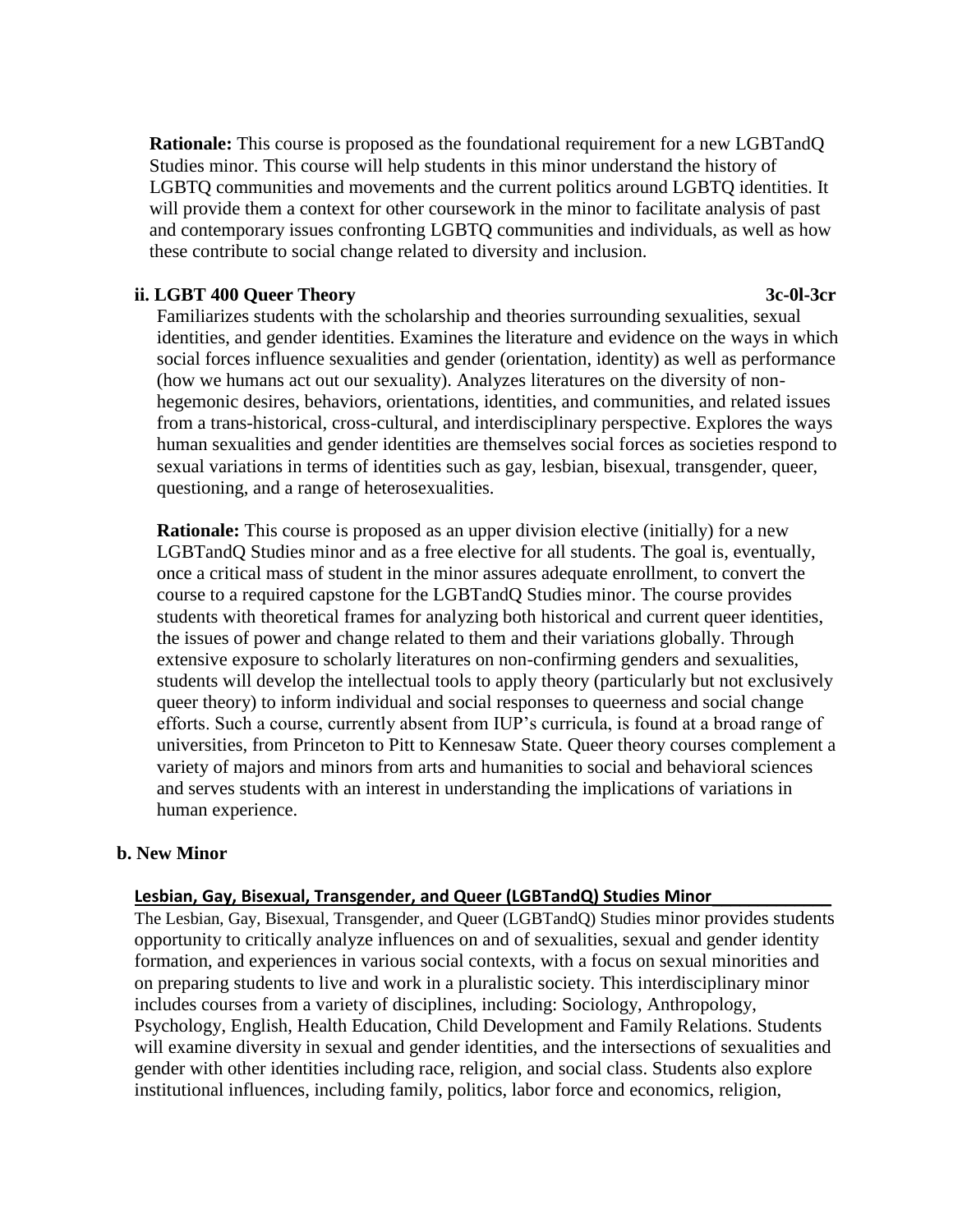education, health care, media, arts, and sciences and the local, national, and global discourse on sexualities and gender identities. The curriculum additionally includes critical examination of the formation and effects of public policies on individuals and communities of differing sexual and gender identities, analysis of representations, and the discourses on sexualities as expressed through language, literature, and the arts, as well as the policies and practices of social institutions such as health care, religion, politics, education, and sports, among others

### **Minor—Lesbian, Gay, Bisexual, Transgender, and Queer (LGBTandQ) Studies 18**

| <b>Required Course:</b>            |                                                                                                                    |                   | 3  |
|------------------------------------|--------------------------------------------------------------------------------------------------------------------|-------------------|----|
| LGBT 200                           | Introduction to Lesbian, Gay, Bisexual, Transgender, and Queer Studies                                             | 3cr               |    |
| be 300 level or higher: $(1)$      | <b>Controlled Electives:</b> Choose five from the following courses, two of which must                             |                   | 15 |
| <b>ANTH 350</b><br>ANTH 352        | Anthropology of Gender<br>The Anthropology of Human Rights                                                         | 3cr<br>3cr        |    |
| <b>CDFR 224</b><br><b>CDFR 323</b> | Marriage and Family Relations<br><b>Family Issues</b>                                                              | 3cr<br>3cr        |    |
| <b>ENGL 350</b><br><b>HPED 450</b> | Gender and Sexual Orientation in Literature, Theory, and Film<br>Curriculum and Programming in Sexuality Education | 3cr<br>3cr<br>3cr |    |
| $LGBT$ 400<br><b>PLSC 405</b>      | <b>Oueer Theory</b><br>Sexuality and Law                                                                           | 3cr<br>3cr        |    |
| <b>PSYC 379</b><br>SOC 251         | Psychology of Human Sexuality<br>Sociology of Human Sexuality                                                      | 3cr               |    |

(1) Other relevant courses may serve as an elective with permission of LGBTandQ Studies Coordinator.

**Rationale:** The proposed Lesbian, Gay, Bisexual, Transgender, and Queer (LGBT&Q) Studies Minor comes in response to students' requests to develop a coherent program of study that would allow them to achieve a minor in LGBT&Q Studies. LGBT&Q Studies is a growing interdisciplinary field of research, theory, and literature in the academic areas of sexuality, sexual identities, and associated scholarly studies.

## **4. College of Humanities and Social Sciences—Asian Studies Program—New Track, Program Revision, Course Revision, and New Course APPROVED**

### **a. New Course:**

### **ASIA 483 Honors Thesis 3c-0l-3cr**

**Prerequisites:** ASIA Minor, 3.25 cumulative GPA; 3.5 GPA in Asia Studies courses, departmental permission. Approval is based on academic appropriateness and availability of resources.

A two-semester sequence of research and writing, culminating in an honors thesis or project. Honors theses are completed individually under the direction of a professor who specializes in the student's area of interest and are approved by a thesis committee comprising the thesis director and two others. May be taken twice for a total of 6cr.

**Rationale:** Part of the Asian Studies Honors track.

### **b. Course Revision and Catalog Description Change:**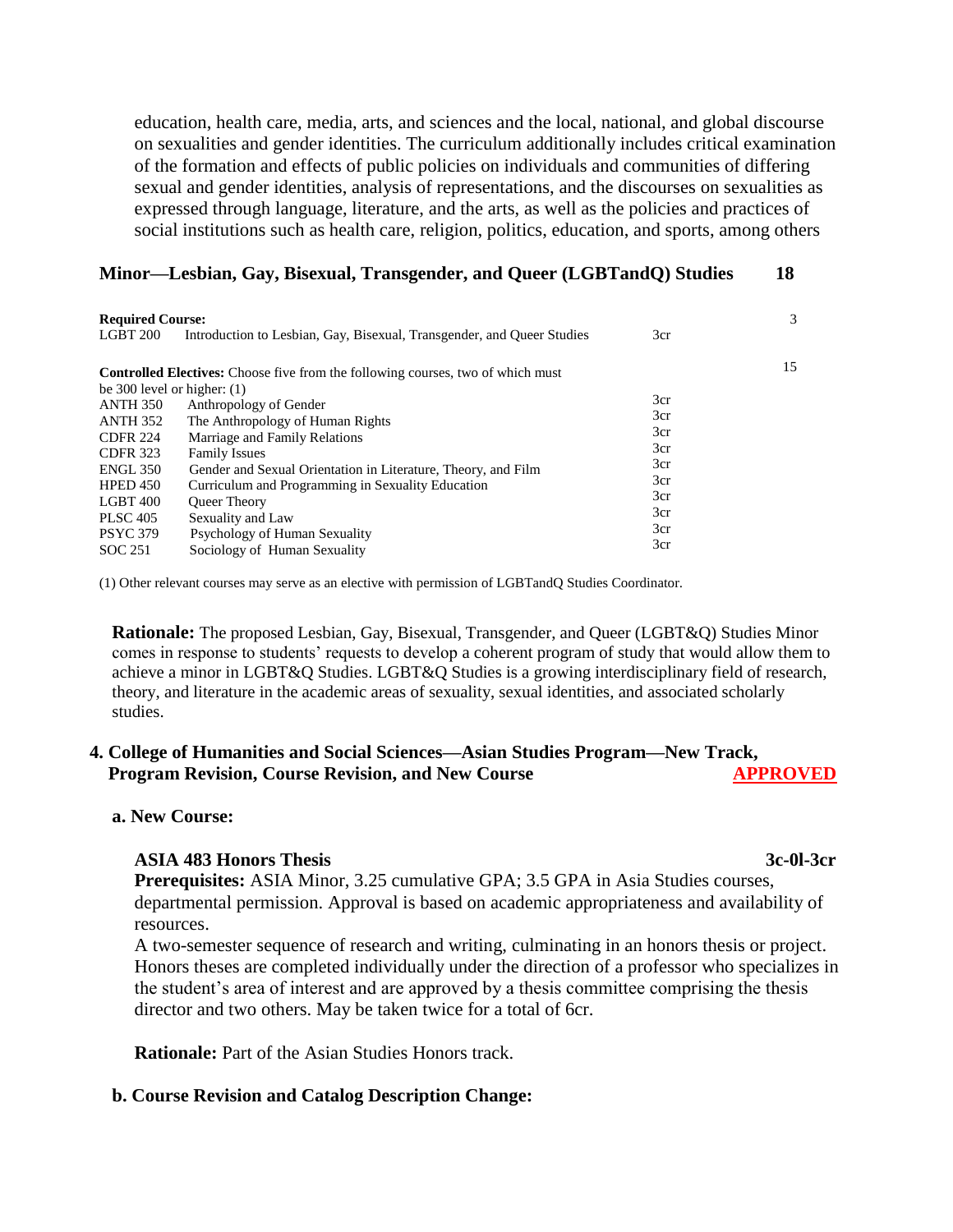## **Current Catalog Description:**

### **ASIA 200 Introduction to Asian Studies 3c-0l-3cr**

Focuses on the significance of interactions between Asian cultures. It does so in such a way that students will be able to appreciate both the continuities that allow one to speak of Asia as a coherent region (not only geographically, but also politically, economically, and culturally) and the very real differences that give the region its great variety. It also stresses an in-depth understanding of subtle transformations in meaning as goods, ideas, and practices migrate from one area within Asia to another.

## **Proposed Catalog Description:**

## **ASIA 200 Introduction to Asian Studies 3c-0l-3cr**

Introduces the study of Asian societies. Examines different regions of Asia and also different academic disciplines, and how they create knowledge about Asia.

**Rationale:** The new description is a more accurate reflection of how the course has been taught in recent semesters. The course is a currently approved Liberal Studies Elective and Non-Western Course. The revisions will allow it to remain as a LS Elective and qualify as Global and Multicultural, which we hope will encourage non-majors interested in Asia to take the course. Although the course has been taught as writing intensive for the last few years this was because of an instructor W. Now it will not have a course W, which will make it easier if someone else teaches it.

## **c. Program Revision**

**Current Program: Proposed Program:**

**Bachelor of Arts—Asian Studies Bachelor of Arts—Asian Studies**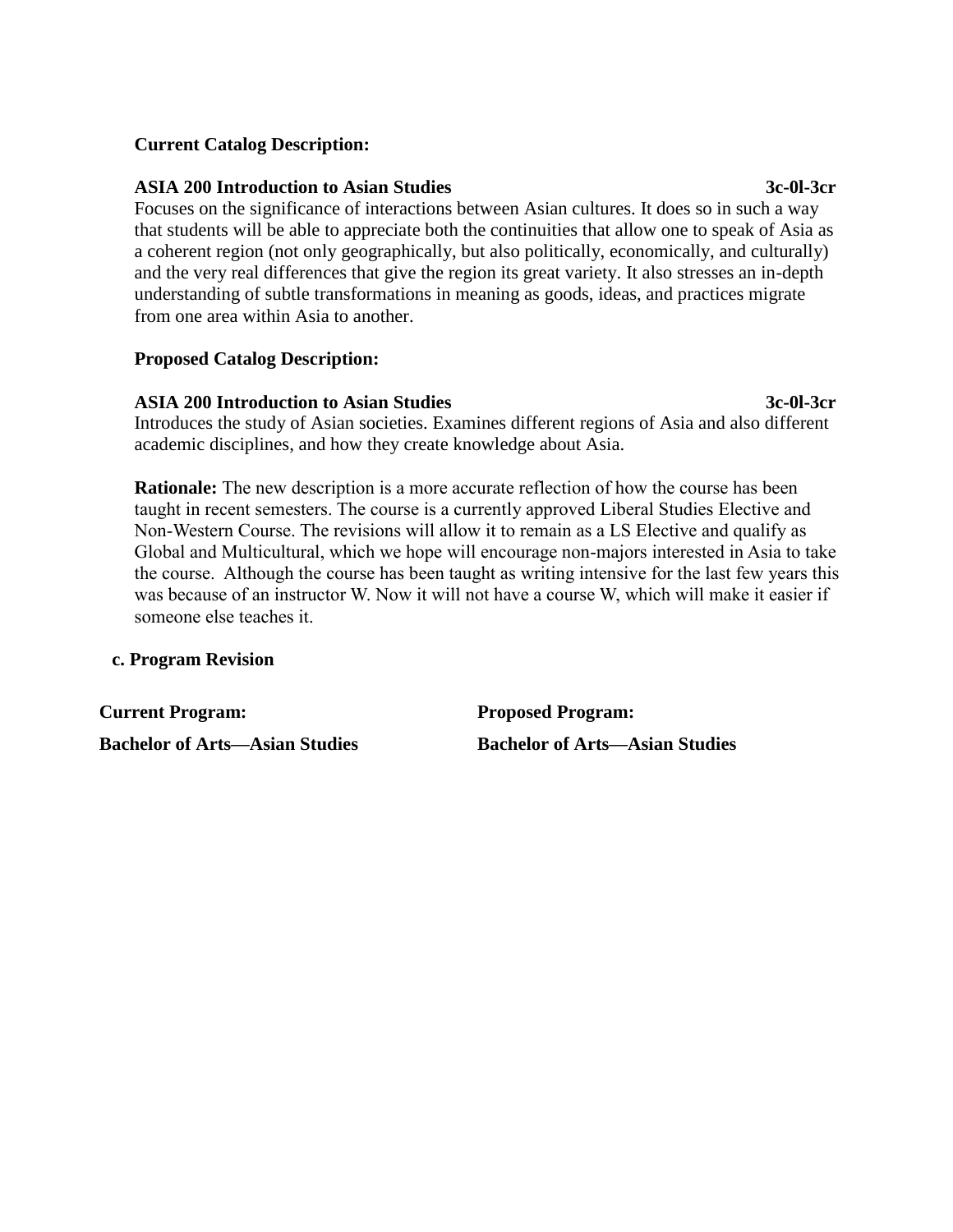**Liberal Studies:** As outlined in the Liberal Studies section with the following specifications: **Mathematics:** 3cr

**Liberal Studies Elective:** 3cr, no courses with CHIN or JAPN prefixes

| Major:                           |                                                         | 33-34           |
|----------------------------------|---------------------------------------------------------|-----------------|
| <b>Required Course:</b>          |                                                         |                 |
| ASIA 200                         | <b>Introduction to Asian Studies</b>                    | 3cr             |
| <b>Controlled Electives:</b> (1) |                                                         | 30cr            |
|                                  | Intermediate Asian language: (2)                        | $0-4cr$         |
| <b>CHIN 201</b>                  | <b>Intermediate Chinese</b>                             | 4cr             |
| <b>CRLG 251</b>                  | Arabic IV                                               | 3cr             |
| <b>CRLG 255</b>                  | Hindi IV                                                | 3cr             |
| CRLG 259                         | Korean IV                                               | 3cr             |
| <b>CRLG 264</b>                  | Hebrew IV                                               | 3cr             |
| <b>JAPN 201</b>                  | Intermediate Japanese                                   | 4cr             |
|                                  | Category A: Exclusively Asia-Focused (3, 4)             | 24-30cr         |
|                                  | At least 24cr earned through the following courses:     |                 |
| <b>ANTH 272</b>                  | Cultural Area Studies: China                            | 3cr             |
| <b>ANTH 273</b>                  | Cultural Area Studies: Southeast Asia                   | 3cr             |
| ARHI 224                         | <b>Introduction to Asian Art</b>                        | 3cr             |
| ARHI 423                         | Art of Japan                                            | 3cr             |
| ARHI 424                         | Art of India and Southeast Asia                         | 3cr             |
| ARHI 425                         | Arts of China                                           | 3cr             |
| <b>GEOG 256</b>                  | Geography of East and Southeast Asia                    | 3cr             |
| <b>GEOG 257</b>                  | Geography of South and Southwest Asia                   | 3cr             |
| <b>HIST 206</b>                  | The History of East Asia                                | 3cr             |
| <b>HIST 330</b>                  | History of the Islamic Civilization                     | 3cr             |
| <b>HIST 331</b>                  | Modern Middle East                                      | 3cr             |
| <b>HIST 332</b>                  | <b>History of Early China</b>                           | 3cr             |
| <b>HIST 334</b>                  | History of Modern China                                 | 3cr             |
| <b>HIST 337</b>                  | History of Modern Japan                                 | 3cr             |
| <b>PLSC 383</b>                  | <b>Political Systems: Asia</b>                          | 3cr             |
| <b>PLSC 384</b>                  | Political Systems: Middle East                          | 3cr             |
| <b>RLST 220</b>                  | <b>Buddhism</b>                                         | 3cr             |
| RLST 311                         | Eastern Philosophy                                      | 3cr             |
| <b>RLST 370</b>                  | Religions of China and Japan                            | 3cr             |
| <b>RLST 373</b>                  | Advanced Studies in Buddhism                            | 3 <sub>cr</sub> |
| <b>RLST 375</b>                  | Religions of India                                      | 3cr             |
| <b>RLST 380</b>                  | Islam                                                   | 3 <sub>cr</sub> |
|                                  | Category B: Substantially Asia-Focused (3, 4, 5)        | $0-3cr$         |
| ARHI 321                         | <b>History of World Ceramics</b>                        | 3cr             |
| <b>BCOM 342</b>                  | <b>Intercultural Business Communication</b>             | 3cr             |
| <b>ECON 339</b>                  | Economic Development I                                  | 3cr             |
|                                  | <b>ENGL/FNLG 396 The Literature of Emerging Nations</b> | 3cr             |
| <b>GEOG 104</b>                  | World Geography: Global Context                         | 3cr             |
| <b>GEOG 254</b>                  | Geography of Russia and the Soviet                      |                 |
|                                  | Sphere                                                  | 3cr             |
| MGMT <sub>459</sub>              | Seminar in International Management                     | 3 <sub>cr</sub> |
| <b>PLSC 101</b>                  | <b>World Politics</b>                                   | 3cr             |
| <b>PLSC 285</b>                  | Comparative Government II: Non-                         |                 |
|                                  | Western Political Systems                               | 3cr             |
| RLST 110                         | World Religions                                         | 3cr             |
| <b>Free Electives:</b>           |                                                         | 42-44           |

**Total Degree Requirements:** 

 **43-44 Liberal Studies:** As outlined in the Liberal Studies section with the following specifications: Mathematics: 3cr **Liberal Studies Elective:** 3cr, no courses with CHIN or JAPN prefixes

 **43-44**

 **42-44 120**

| Major:                             |                                                                                     | 33-34      |
|------------------------------------|-------------------------------------------------------------------------------------|------------|
| <b>Required Course:</b>            |                                                                                     |            |
| ASIA 200                           | <b>Introduction to Asian Studies</b>                                                | 3cr        |
| <b>Controlled Electives:</b> (1)   |                                                                                     | 30cr       |
|                                    | Intermediate Asian language: (2)                                                    | $0-4cr$    |
| <b>CHIN 201</b>                    | <b>Intermediate Chinese</b>                                                         | 4cr        |
| <b>CRLG 251</b>                    | Arabic IV                                                                           | 3cr        |
| CRLG 255                           | Hindi IV                                                                            | 3cr        |
| CRLG 259                           | Korean IV                                                                           | 3cr        |
| CRLG 264                           | Hebrew IV                                                                           | 3cr        |
| JAPN 201                           | Intermediate Japanese                                                               | 4cr        |
|                                    | Category A: Exclusively Asia-Focused (3, 4)                                         | 24-30cr    |
|                                    | At least 24cr earned through the following courses:                                 |            |
| <b>ANTH 272</b>                    | Cultural Area Studies: China                                                        | 3cr        |
| <b>ANTH 273</b>                    | Cultural Area Studies: Southeast Asia                                               | 3cr        |
| ARHI 224                           | Introduction to Asian Art                                                           | 3cr        |
| ARHI 423                           | Art of Japan                                                                        | 3cr        |
| ARHI 424                           | Art of India and Southeast Asia                                                     | 3cr        |
| ARHI 425                           | Arts of China                                                                       | 3cr        |
| <b>ARHI 427</b>                    | Japanese Narrative Art                                                              | 3cr        |
| <b>GEOG 256</b>                    | Geography of East and Southeast Asia                                                | 3cr        |
| <b>GEOG 257</b>                    | Geography of South and Southwest Asia                                               | 3cr        |
| <b>HIST 206</b>                    | The History of East Asia                                                            | 3cr        |
| <b>HIST 330</b>                    | History of the Islamic Civilization                                                 | 3cr        |
| <b>HIST 331</b>                    | Modern Middle East                                                                  | 3cr        |
| <b>HIST 332</b>                    | History of Early China                                                              | 3cr        |
| <b>HIST 334</b>                    | History of Modern China                                                             | 3cr        |
| <b>HIST 337</b>                    | History of Modern Japan                                                             | 3cr        |
| <b>HIST 338</b>                    | The History of Iran                                                                 | 3cr        |
| <b>HIST 433</b>                    | Bandits and Poets: The Cultural and Social                                          |            |
|                                    | History of Late Imperial China                                                      | 3cr        |
| <b>HIST 434</b>                    | The History of Modern China: From the                                               | 3cr        |
|                                    | Opium Wars to the Present                                                           |            |
| <b>HIST 436</b>                    | Geisha and Samurai: The Cultural and                                                |            |
|                                    | Social History of Early Modern Japan                                                |            |
| <b>PLSC 383</b>                    | Political Systems: Asia                                                             | 3cr        |
| <b>PLSC 384</b>                    | Political Systems: Middle East                                                      | 3cr<br>3cr |
|                                    | <b>Buddhism</b>                                                                     | 3cr        |
| <b>RLST 220</b>                    |                                                                                     | 3cr        |
| <b>RLST 311</b>                    | Eastern Philosophy                                                                  | 3cr        |
| <b>RLST 370</b>                    | Religions of China and Japan                                                        | 3cr        |
| <b>RLST 373</b>                    | Advanced Studies in Buddhism                                                        | 3cr        |
| <b>RLST 375</b>                    | Religions of India                                                                  | 3cr        |
| <b>RLST 380</b>                    | Islam                                                                               | $0-3cr$    |
|                                    | Category B: Substantially Asia-Focused (3, 4, 5)                                    | 3cr        |
| <b>ARHI 321</b>                    | <b>History of World Ceramics</b>                                                    | 3cr        |
| <b>BCOM 342</b>                    | <b>Intercultural Business Communication</b>                                         | 3cr        |
| ECON 339                           | Economic Development I                                                              | зcг        |
|                                    | ENGL/FNLG 396 The Literature of Emerging Nations<br>World Geography: Global Context | 3cr        |
| <b>GEOG 104</b><br><b>GEOG 254</b> | Geography of Russia and the Soviet                                                  |            |
|                                    | Sphere                                                                              | 3cr        |
| MGMT 459                           | Seminar in International Management                                                 | 3cr        |
| <b>PLSC 101</b>                    | <b>World Politics</b>                                                               | 3cr        |
| <b>PLSC 285</b>                    | Comparative Government II: Non-                                                     |            |
|                                    | <b>Western Political Systems</b>                                                    | 3cr        |
| RLST 110                           | World Religions                                                                     | 3cr        |
|                                    |                                                                                     |            |
| <b>Free Electives:</b>             |                                                                                     | 42-44      |
|                                    | <b>Total Degree Requirements:</b>                                                   | 120        |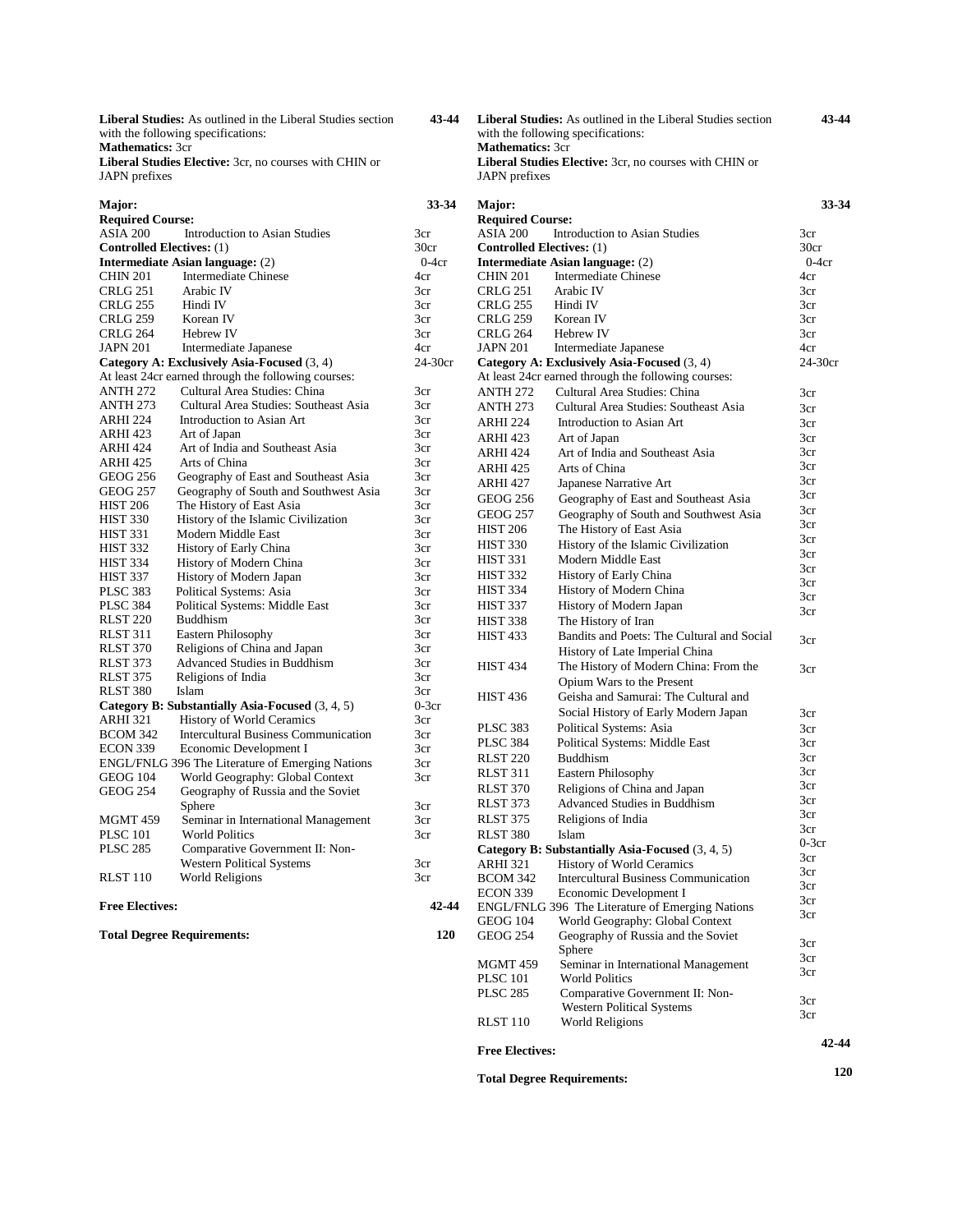- (1) At least 12cr must be at the 300 level or higher.
- (2) A student who has acquired an intermediate level of proficiency in an Asian language, but not through an accredited college program, may apply to the Asian Studies Committee to be exempt from 3cr in intermediate language instruction. Such credits in these cases are to be replaced by taking one additional Category A class. Students who take advanced-level Asian language courses at IUP or another university may apply to the program director to have such credits partially fulfill the Category A requirements.
- (3) Unless given special permission by the Asian Studies Committee, no more than 9cr of courses with the same departmental prefix may count toward the major.
- (4) The subject matter varies in rotating topic courses (e.g., ENGL 344, 397, 398, or 399; HIST 497; and RLST 485); courses that utilize the case study approach (e.g., ECON 345, 346, MGMT/ MKTG 350; MGMT 452, 454, MKTG 430, 441, and SOC 362); and special topics courses (i.e. classes numbered 281 and 481). When concerned with Asian studies, these courses may be applied to either Category A or Category B with the approval of the Asian Studies Committee.
- (5) Certain courses may require additional prerequisites.
- (1) At least 12cr must be at the 300 level or higher.
- (2) A student who has acquired an intermediate level of proficiency in an Asian language, but not through an accredited college program, may apply to the Asian Studies Committee to be exempt from 3cr in intermediate language instruction. Such credits in these cases are to be replaced by taking one additional Category A class. Students who take advanced-level Asian language courses at IUP or another university may apply to the program director to have such credits partially fulfill the Category A requirements.
- (3) Unless given special permission by the Asian Studies Committee, no more than 9cr of courses with the same departmental prefix may count toward the major.
- (4) The subject matter varies in rotating topic courses (e.g., ENGL 344, 397, 398, or 399; HIST 497; and RLST 485); courses that utilize the case study approach (e.g., ECON 345, 346, MGMT/MKTG 350; MGMT 452, 454, MKTG 430, 441, and SOC 362); and special topics courses (i.e. classes numbered 281 and 481). When concerned with Asian studies, these courses may be applied to either Category A or Category B with the approval of the Asian Studies Committee.
- (5) Certain courses may require additional prerequisites.

**Rationale:** Adding newly introduced courses from History and Art History to the list of Category A classes.

### **d. New Track**

### **Asian Studies Honors Track**\_\_\_\_\_\_\_\_\_\_\_\_\_\_\_\_\_\_\_\_\_\_\_\_\_\_\_\_\_\_\_\_\_\_\_\_\_\_\_\_\_\_\_\_\_\_\_\_\_\_\_\_

The honors program is open by permission of the Asian Studies Committee to Asian Studies majors with a minimum 3.25 cumulative GPA and a 3.5 GPA in Asian Studies courses. Students complete 36 credits in Asian Studies (instead of the normal 33) including two semesters of honors thesis research and writing. Honors theses are completed individually under the direction of a professor who specializes in the student's area of interest and are approved by a thesis committee comprising the director and two other readers, one of whom may come from outside the program.

Students interested in the Asian Studies honors program should discuss this opportunity as early as possible with their advisors. Students may file a declaration of intent during the sophomore year; a formal application for admission must be made, normally early in the junior year. The program is particularly encouraged for students intending to seek admission to graduate or professional schools. Honors course work is designated on university transcripts; students completing the honors program are recognized at commencement ceremonies.

| <b>Asian Studies Honors Track</b>   | q   |
|-------------------------------------|-----|
| 3 additional hours in Asian Studies | 3cr |
| ASIA 483 Honors Thesis (1)          | 6cr |

(1) Two semesters, 3cr each

**Rationale:** To provide students with the option of doing an Honors degree in Asian Studies.

### **5. Department of Human Development and Environmental Studies—Program Revision APPROVED**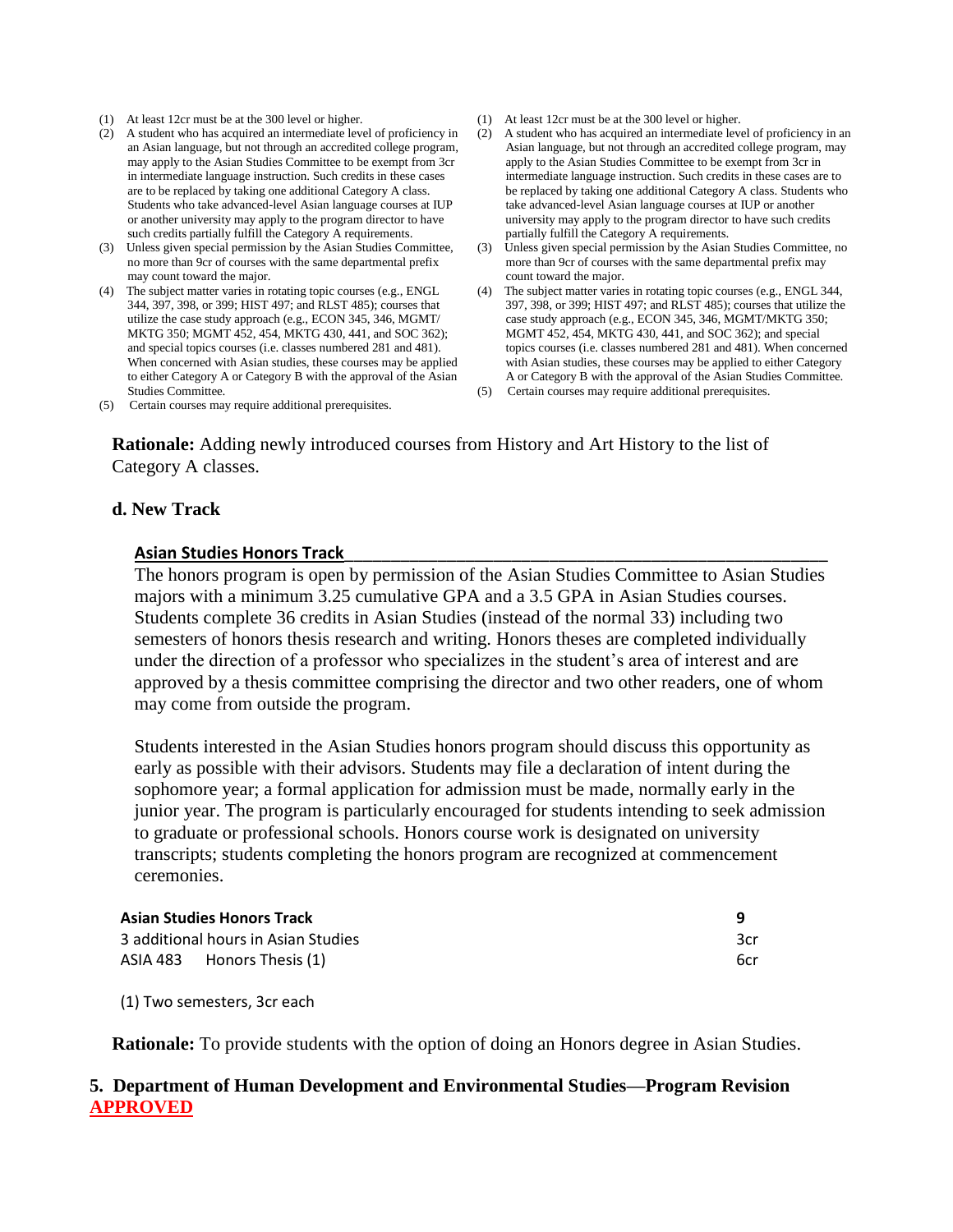### **Bachelor of Science—Child Development and Family Relations**

**Liberal Studies**  As outlined in the Liberal Studies section with the following specifications: **Mathematics:** 3cr **Social Science:** ANTH 110 or any non-western social science course, PSYC 101, SOC 151 **Liberal Studies Elective:** 6cr, CNSV 315 and FDNT 145

| Major:                     |                                       | 45-46 |
|----------------------------|---------------------------------------|-------|
| <b>Required Courses:</b>   |                                       |       |
| <b>CDFR 218</b>            | Child Development                     | 3cr   |
| <b>CDFR 224</b>            | Marriage and Family Relations         | 3cr   |
| <b>CDFR 310</b>            | Child Observation and Assessment      | 3cr   |
| <b>CDFR 315</b>            | Intro to Early Intervention           | 3cr   |
| <b>CDFR 321</b>            | Preschool Education: Play and         |       |
|                            | Developmentally Appropriate Practices | 3cr   |
| <b>CDFR 322</b>            | Early Care and Education              | 3cr   |
| <b>CDFR 323</b>            | <b>Family Issues</b>                  | 3cr   |
| <b>CDFR 410</b>            | Infant and Toddler Development        | 3cr   |
| <b>CDFR 411</b>            | <b>Family and Community</b>           | 3cr   |
| <b>CDFR 425</b>            | Adolescence: Risk and Resiliency      | 3cr   |
| <b>CDFR 426</b>            | Techniques of Parent Education        | 3cr   |
| <b>CDFR 427</b>            | Administration of Child Development   |       |
|                            | Centers                               | 3cr   |
| <b>CDFR 428</b>            | <b>Family Dynamics</b>                | 3cr   |
| <b>CDFR 429</b>            | Teaching in Child Development Centers | 4cr   |
| <b>Other Requirements:</b> |                                       | $3-4$ |
| <b>Outside Courses:</b>    |                                       |       |
| NURS 202                   | Foundations of Child Health<br>or     | 3cr   |
| <i>or</i> BIOL 155         | Human Physiology and Anatomy          | 4cr   |
| <b>Free Electives:</b> (1) |                                       | 26-28 |

(1) Students are encouraged to declare a minor, complete an internship, or fulfill the requirements for NCFR's CFLE certification.

**Total Degree Requirements:** 

### **Current Program: Proposed Program:**

**46-47**

 **26-28 120**

### **Bachelor of Science—Child Development and Family Relations**

| <b>Liberal Studies</b>                                      | 46-47 |
|-------------------------------------------------------------|-------|
| As outlined in the Liberal Studies section                  |       |
| with the following specifications:                          |       |
| <b>Mathematics: 3cr</b>                                     |       |
| <b>Social Science:</b> ANTH 110 or any other Social Science |       |
| global and multicultural course, PSYC 101, SOC 151          |       |
| <b>Liberal Studies Elective:</b> 6cr, CNSV 315 and FDNT 145 |       |

| Major:                                                |                                             | 46-47     |
|-------------------------------------------------------|---------------------------------------------|-----------|
| <b>Required Courses:</b>                              |                                             |           |
| <b>CDFR 218</b>                                       | Child Development                           | 3cr       |
| CDFR 224                                              | Marriage and Family Relations               | 3cr       |
| <b>CDFR 310</b>                                       | Child Observation and Assessment            | 3cr       |
| <b>CDFR 321</b>                                       | Preschool Education: Play and               |           |
|                                                       | Developmentally Appropriate Practices       | 3cr       |
| <b>CDFR 322</b>                                       | Early Care and Education                    | 3cr       |
| <b>CDFR 323</b>                                       | <b>Family Issues</b>                        | 3cr       |
| <b>CDFR 410</b>                                       | <b>Infant and Toddler Development</b>       | 3cr       |
| <b>CDFR 411</b>                                       | <b>Family and Community</b>                 | 3cr       |
| <b>CDFR 425</b>                                       | Adolescence: Risk and Resiliency            | 3cr       |
| CDFR 426                                              | Techniques of Parent Education              | 3cr       |
| CDFR 427                                              | Administration of Child Development Centers | 3cr       |
| <b>CDFR 428</b>                                       | <b>Family Dynamics</b>                      | 3cr       |
| <b>CDFR 429</b>                                       | Teaching in Child Development Centers       | 4cr       |
| <b>SOC 428</b>                                        | Child Abuse                                 | 3cr       |
| <b>Other Requirements:</b><br><b>Outside Courses:</b> |                                             | $3-4$     |
| <b>NURS 202</b>                                       | Foundations of Child Health<br>or           | 3cr       |
| or BIOL 150                                           | Human Anatomy                               | 4cr       |
| Free Electives: (1)                                   |                                             | $26 - 28$ |
|                                                       | <b>Total Degree Requirements:</b>           | 120       |

(1) Students are encouraged to declare a minor **or** complete one of three concentrations **or** fulfill the requirements for National Council for Family Relations Certificate Family Life Educator certificate. An internship can be completed with any one of the above options.

Three optional concentrations: **Early Intervention** (18 credits) CDFR 315 Introduction to Early Intervention EDEX 111 Introduction to Exceptional Persons EDEX 415 Preschool Education for Children with Disabilities EDEX 460 Family Perspectives on Disability HPED 209 Motor Behavior HPED 370 Adapted Health and Physical Education

**Infant/Toddler Mental Health** (15 credits)

CDFR 281 Special Topics

CDFR 315 Intro to Early Intervention

 CDFR 420 Infant Toddler Mental Health EDEX 111 Introduction to Exceptional Persons EDEX 460 Family Perspectives on Disability

**Youth and Families** (15 credits)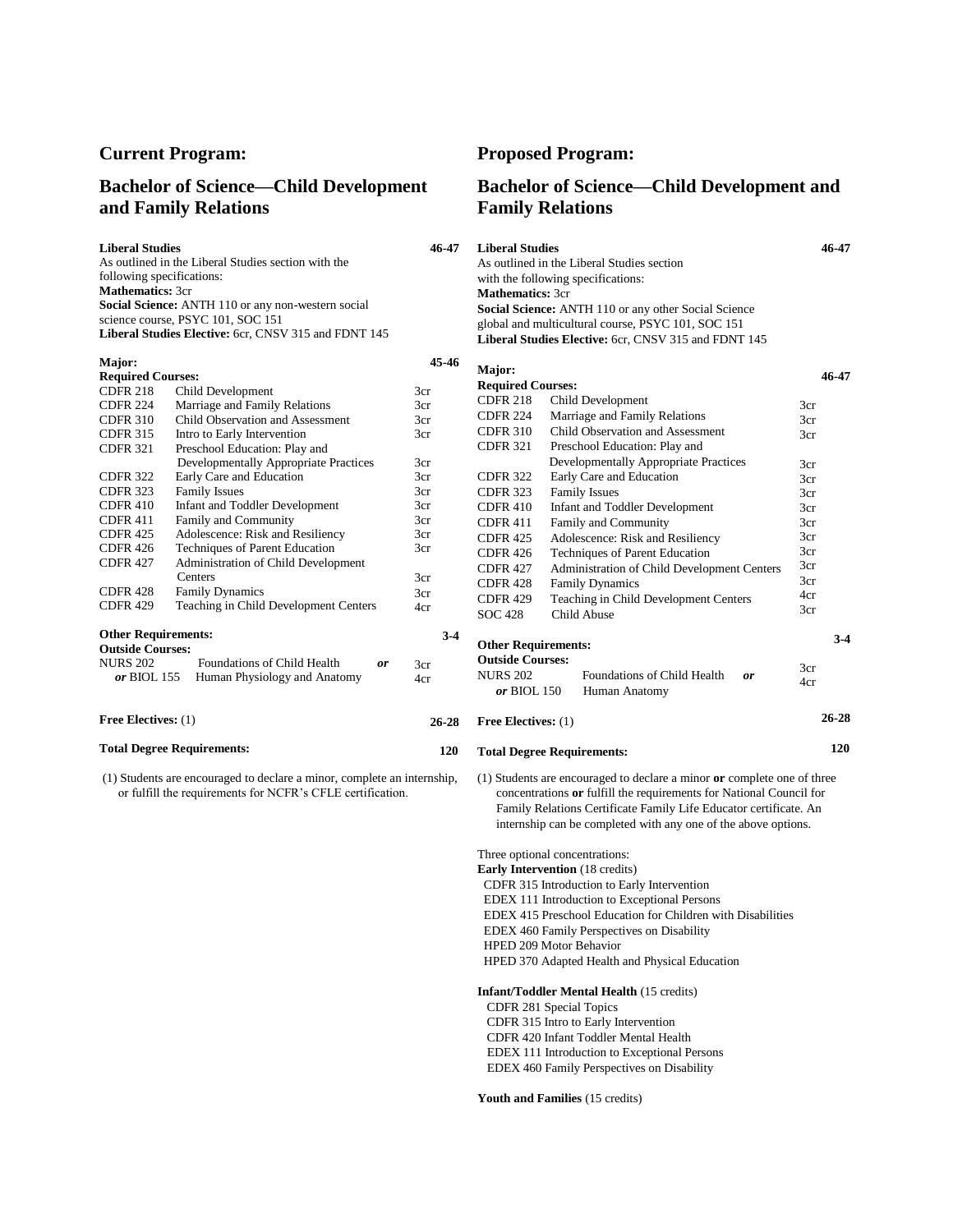CDFR 481 Special Topics EDEX 460 Family Perspectives on Disability FCSE 350 Teaching Family Life Education HPED 450 Curriculum and Programming in Sexuality Education PSYC 312 Adult Development and Aging

**Rationale:** The Child Development and Family Relations Program is currently proposing three new optional concentrations–Infant Toddler, Early Intervention, and Youth and Families. With these new concentrations, we have removed CDFR 315 from the core curriculum requirements and placed it under the Infant Toddler and Early Intervention concentration. Or the student may choose a minor or the three courses required for the Family Life Educator Certificate. Any of the above maybe combined with an internship. For students who transfer into the major late in their academic career, transfer courses may be used as free electives, thus not delaying graduation. A second change is the inclusion of SOC 428 Child Abuse as a required course. CDFR students have always been encouraged to take the course but it was previously not required. We want all of our majors to take SOC 428, so it is listed as required. A support email from Dr. Heckert, Sociology Chairperson was received.

# **6. Department of Music—New Courses APPROVED**

# **MUHI 114 Analysis of Popular Music 3c-0l-3cr**

Introduces active listening and the materials of Western music via contemporary popular repertoire. Covers notation, basic pitch and rhythm constructs, and analysis with and without score, as well as aspects of songwriting, production, and recording.

**Rationale:** The course is a component of the department's new certificate program in Popular Music Studies, for which there is an audition process. It may also be of interest to those studying Communications Media, Film Studies, or Interdisciplinary Fine Arts. It is likely to be an attractive elective for music students, as well. The content of the course cannot be incorporated in other music theory offerings, as popular music is essentially distinct from the Western art music that is their focus.

# **MUHI 223 Musical Cultures from Around the World 3c-0l-3cr**

Explores a variety of world cultures through their music. Focusses on music as a product and reflection of culture as well as an aesthetic art form. Introduces the basic elements of music, identifies the musical styles of different cultures, and analyzes how music communicates and reflects cultural values which enrich the lives of people in these communities. Provides concert attendance opportunities to gain familiarity with musical events in communities and reflect on the role of the individual in these musical culture.

**Rationale:** This course will serve as an elective in the Liberal Studies in the Global and Multicultural Awareness and Global Citizen categories at IUP. Currently, the Liberal Studies program does not offer a course into which it would be appropriate to integrate the subject of World Music. The two introductory music courses currently offered (MUHI 101 and MUHI 102) touch upon aspects of world music. But, due to the extent and scope of this topic, it is not practical to integrate its extensive content into these classes in a meaningful way without compromising the content and integrity of these classes.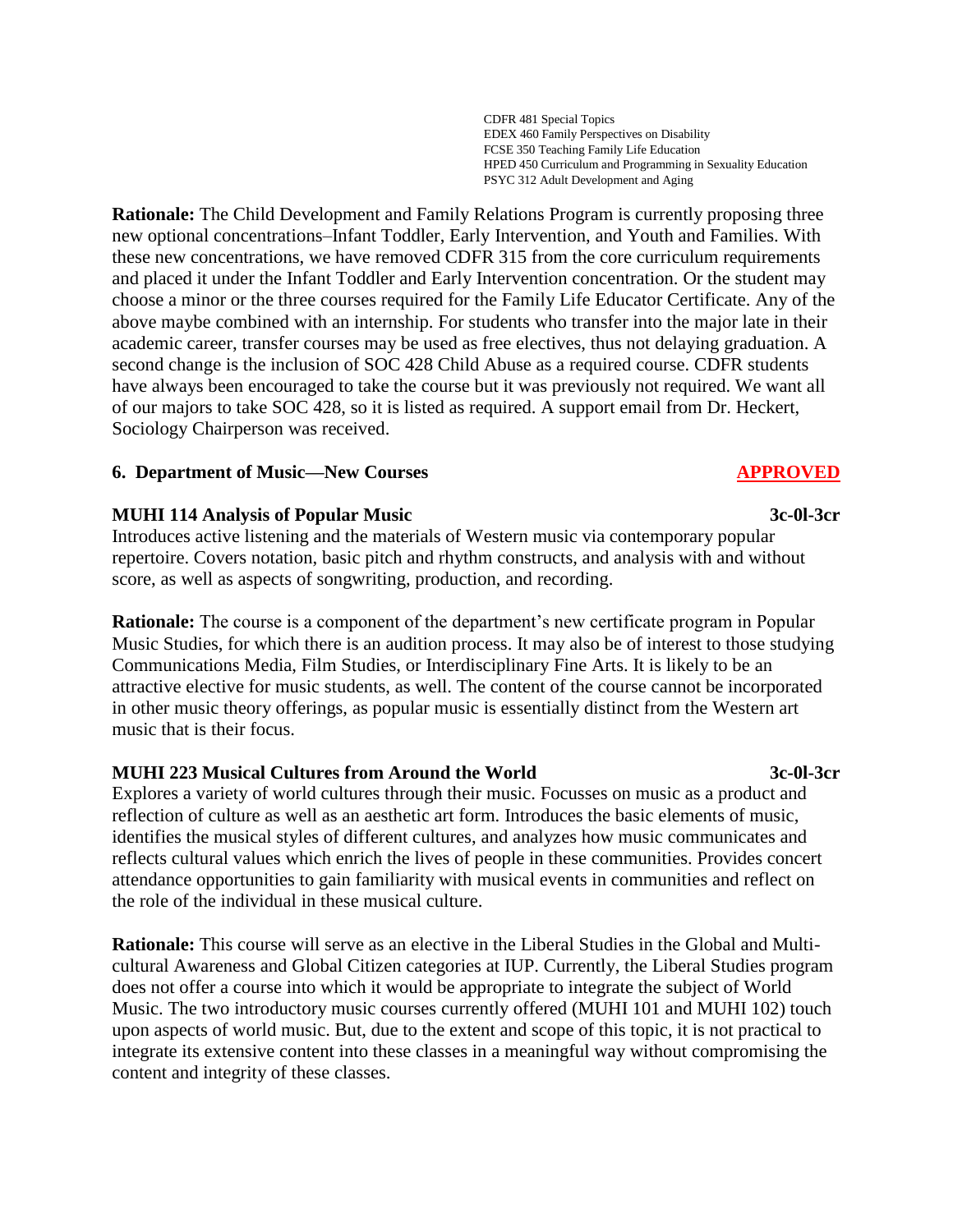# **7. Department of Physics—Catalog Description Changes APPROVED**

# **a. Current Catalog Description:**

**PHYS** 121 Physics Lab I 0c-3l-1cr **Corequisite:** PHYS 111 Physics laboratory at level of Physics I; exercises in mechanics, wave motion, and sound.

# **Proposed Catalog Description:**

**PHYS 121 Physics I Lab** 0c-3l-1cr **Prerequisite or Corequisite:** PHYS 111 Physics laboratory at level of Physics I; exercises in mechanics, wave motion, and sound.

# **b. Current Catalog Description:**

**PHYS** 122 Physics II Lab 0c-3l-1cr

**Corequisite:** PHYS 112 Physics laboratory at level of Physics II; exercises in optics, electricity and magnetism, and radioactivity.

# **Proposed Catalog Description:**

### **PHYS** 122 Physics II Lab 0c-3l-1cr **Prerequisite or Corequisite:** PHYS 112

Physics laboratory at level of Physics II; exercises in optics, electricity and magnetism, and radioactivity.

# **c. Current Catalog Description:**

# **PHYS 141 Physics I-C Lab** 0c-3l-1cr

**Corequisite:** PHYS 131 Physics laboratory at level of Physics I-C; exercises in mechanics, wave motion, and sound.

# **Proposed Catalog Description:**

**PHYS 141 Physics I-C Lab** 0c-3l-1cr **Prerequisite or Corequisite:** PHYS 131 Physics laboratory at level of Physics I-C; exercises in mechanics, wave motion, and sound.

# **d. Current Catalog Description:**

# **PHYS 142 Physics II-C Lab** 0c-3l-1cr

**Corequisite:** PHYS 132 at least concurrently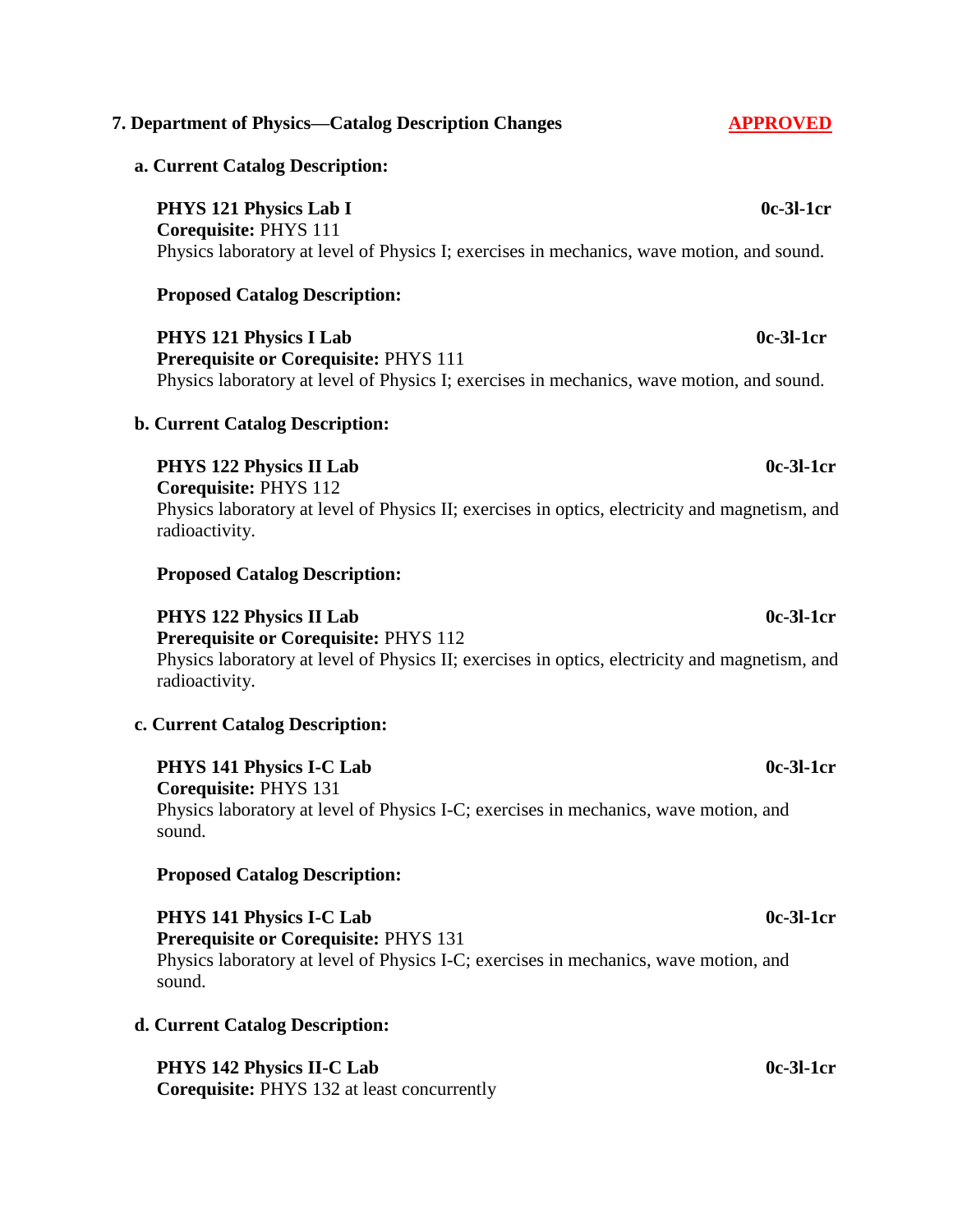Physics laboratory at level of Physics II-C; exercises in optics mechanics, wave motion, and sound.

## **Proposed Catalog Description:**

## **PHYS 142 Physics II-C Lab** 0c-3l-1cr

**Prerequisite or Corequisite: PHYS 132 at least concurrently** Physics laboratory at level of Physics II-C; exercises in optics, electricity and magnetism, and radioactivity.

**Rationale:** The original intent of the department was to allow students to take the lab course concurrently or after the lecture course. With the current catalog description, students who pass the lecture one year and then try to enroll in the lab the following year are disallowed by URSA, resulting in the issuing of many over-rides. The catalog description is currently inaccurate for PHYS 142 so it is being corrected.

# **8. Department of Food and Nutrition—Course Revision, Program Revision and Program Catalog Description Change APPROVED**

 **a. Course Revision**

## **Current Catalog Description:**

## **FDNT 493 Internship var-6-12cr**

**Prerequisite:** Must have earned 60cr

 Provides an opportunity to work away from the university in supervised job situations at health care facilities, restaurants, or other institutional food service or lodging establishments. Objective is to provide students with job-related experiences. Must meet university internship requirements.

### **Proposed Catalog Description:**

## **FDNT 493 Internship var-3-12cr**

**Prerequisite:** Must have earned 60cr

 Provides an opportunity to work away from the university in supervised situations at healthcare facilities, foodservice, community, or non-profit organizations. Students receive career-related experiences. Must meet university internship requirements.

 **Rationale:** The course description is being changed to update the description of sites currently used. The number of credits is being changed to provide more flexibility in order to meet students' needs.

## **b. Program Catalog Description Change:**

## **Current Program Catalog Description:**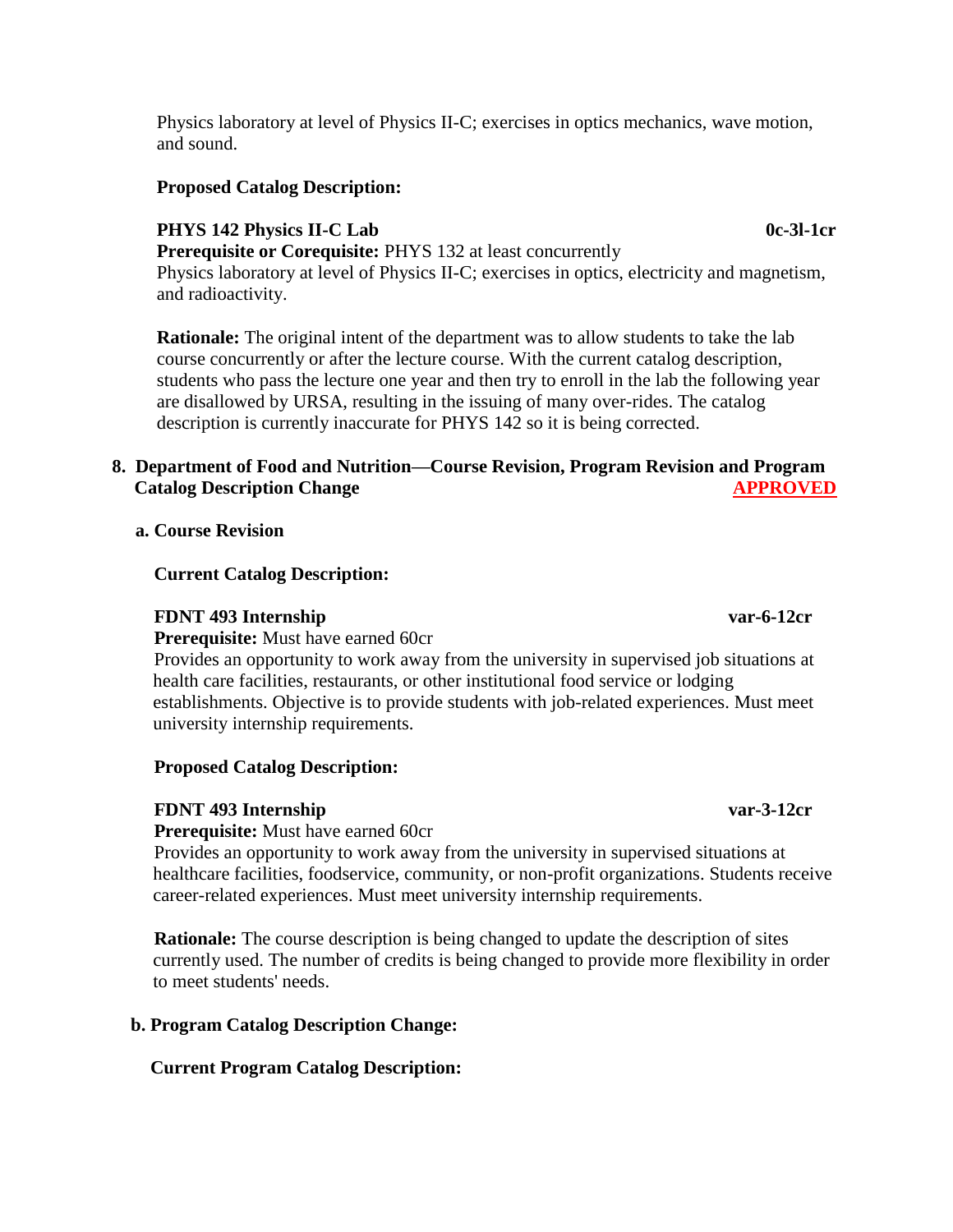### **Nutrition Track**\_\_\_\_\_\_\_\_\_\_\_\_\_\_\_\_\_\_\_\_\_\_\_\_\_\_\_\_\_\_\_\_\_\_\_\_\_\_\_\_\_\_\_\_\_\_\_\_\_\_\_\_\_\_\_\_\_\_

The Nutrition Track allows students to plan a curriculum based on career goals other than becoming a registered dietitian. Career opportunities for these students include public health, food service administration, culinary arts, journalism, communications, business, and gerontology.

Students who wish to pursue a career in food and nutrition research should select the Natural Science Option II plus the Nutrition track to acquire a foundation for theoretical and applied food science and nutrition. This option meets the needs of students who wish to enter careers in food/nutrition that require a graduate education.

## **Proposed Catalog Description:**

### **Nutrition Track**\_\_\_\_\_\_\_\_\_\_\_\_\_\_\_\_\_\_\_\_\_\_\_\_\_\_\_\_\_\_\_\_\_\_\_\_\_\_\_\_\_\_\_\_\_\_\_\_\_\_\_\_\_\_\_\_\_\_

The Nutrition Track provides a foundation in food and nutrition integrated with another field of the student's choosing. Career opportunities for a graduate of the Nutrition Track include public health, foodservice, communications media, gerontology, wellness education and planning, culinary arts, and as an advocate for nutrition programming and interventions.

Students who wish to pursue graduate education in nutrition or other natural science programs should work carefully with their adviser so that appropriate chemistry, biology, and nutrition electives are chosen

6cr

## **c. Program Revision**

### **Bachelor of Science—Nutrition/Nutrition Track**

**Liberal Studies:** As outlined in Liberal Studies section with the following specifications: **Dimensions of Wellness:** HPED 143 **Mathematics:** MATH 217 **Natural Science:** CHEM 101-102 or 111-112 (1) **Social Science:** ECON 101 or 121, PSYC 101, SOC 151 **Liberal Studies Electives:** 3cr, no courses with FDNT prefix (2)

| Major:                       |                                   | 25    |
|------------------------------|-----------------------------------|-------|
| <b>Required Courses:</b>     |                                   |       |
| <b>FDNT 110</b>              | Careers in Food and Nutrition     | 1cr   |
| <b>FDNT 150</b>              | Foods                             | 3cr   |
| <b>FDNT 151</b>              | Foods Laboratory                  | 1cr   |
| <b>FDNT 212</b>              | Nutrition                         | 3cr   |
| <b>FDNT 213</b>              | Life Cycle Nutrition              | 3cr   |
| <b>FDNT 355</b>              | Medical Nutrition Therapy I       | 3cr   |
| <b>FDNT 362</b>              | <b>Experimental Foods</b>         | 3cr   |
| <b>FDNT 458</b>              | <b>Advanced Human Nutrition</b>   | 4cr   |
| <b>FDNT 470</b>              | Human Food Consumption Patterns   | 3cr   |
| <b>FDNT 484</b>              | Senior Seminar                    | 1cr   |
| <b>Controlled Electives:</b> |                                   | 10-28 |
|                              | <b>Nutrition Track (non-DPD):</b> |       |

FDNT electives (300 level and above, internship of 3cr

strongly recommended)

## **Current Program: Proposed Program:**

## **Bachelor of Science—Nutrition/Nutrition Track**

| 44        | <b>Liberal Studies:</b> As outlined in Liberal Studies section with<br>the following specifications:<br><b>Mathematics: MATH 217</b><br><b>Natural Science: CHEM 101-102 or 111-112 (1)</b><br>Social Science: ANTH, ECON, JNRL, PLSC, PSYC, or<br>SOC prefix<br><b>Liberal Studies Electives:</b> 3cr, no courses with FDNT<br>prefix $(2)$ |                                                            |           |
|-----------|----------------------------------------------------------------------------------------------------------------------------------------------------------------------------------------------------------------------------------------------------------------------------------------------------------------------------------------------|------------------------------------------------------------|-----------|
| 25        | Major:                                                                                                                                                                                                                                                                                                                                       |                                                            | $20 - 24$ |
|           | <b>Required Courses:</b> (1)                                                                                                                                                                                                                                                                                                                 |                                                            |           |
| 1cr       | <b>FDNT 110</b>                                                                                                                                                                                                                                                                                                                              | Careers in Food and Nutrition                              | 1cr       |
| 3cr       | <b>FDNT 150</b>                                                                                                                                                                                                                                                                                                                              | Foods                                                      | 3cr       |
| 1cr       | FDNT 151                                                                                                                                                                                                                                                                                                                                     | Foods Laboratory                                           | 1cr       |
| 3cr       | <b>FDNT 212</b>                                                                                                                                                                                                                                                                                                                              | Nutrition                                                  | 3cr       |
| 3cr       | <b>FDNT 213</b>                                                                                                                                                                                                                                                                                                                              | Life Cycle Nutrition                                       | 3cr       |
| 3cr       | <b>FDNT 364</b>                                                                                                                                                                                                                                                                                                                              | Methods of Teaching Food and Nutrition (3)                 | 3cr       |
| 3cr       | <b>FDNT 402</b>                                                                                                                                                                                                                                                                                                                              | <b>Community Nutrition</b>                                 | 3cr       |
| 4cr       | <b>FDNT 493</b>                                                                                                                                                                                                                                                                                                                              | Internship                                                 | 3cr       |
| 3cr       |                                                                                                                                                                                                                                                                                                                                              |                                                            |           |
| 1cr       | <b>Controlled Electives:</b>                                                                                                                                                                                                                                                                                                                 |                                                            | 27-30     |
|           | <b>Nutrition Track:</b>                                                                                                                                                                                                                                                                                                                      |                                                            |           |
| $10 - 28$ |                                                                                                                                                                                                                                                                                                                                              | FDNT Electives (200 level and above) (4)                   | $6-12cr$  |
|           |                                                                                                                                                                                                                                                                                                                                              | Program minor, certificate, or core concentration required |           |
|           |                                                                                                                                                                                                                                                                                                                                              | for program completion (5)                                 | 18-21cr   |
| 60r       |                                                                                                                                                                                                                                                                                                                                              |                                                            |           |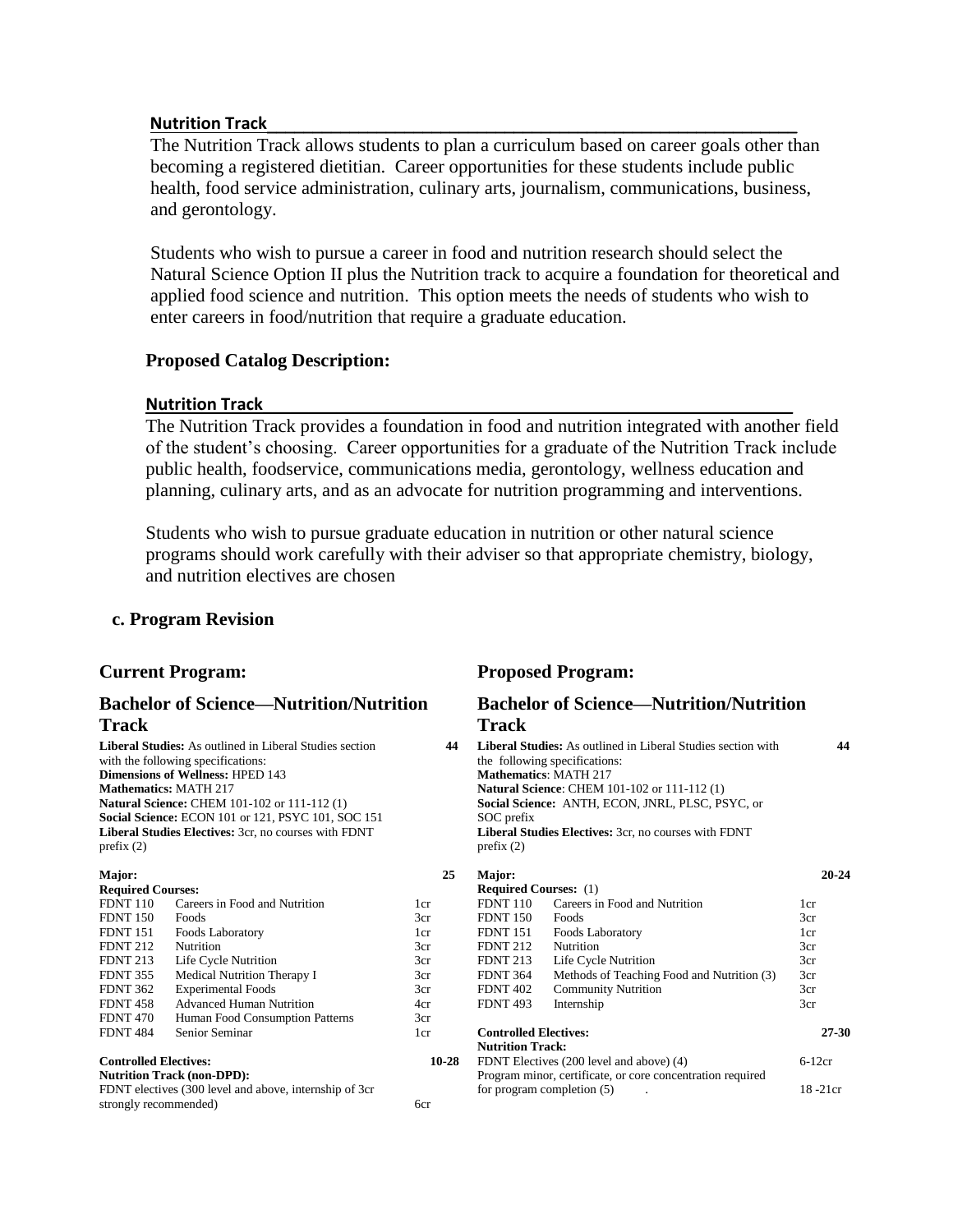| Program minor, certificate, second major, or core<br>concentration required for program completion (3)                                                                                                                   | $4-22cr$  | <b>Other Requirements:</b><br><b>Natural Science Sequence: (6)</b>                                                                                                                                                            | $7 - 8$    |
|--------------------------------------------------------------------------------------------------------------------------------------------------------------------------------------------------------------------------|-----------|-------------------------------------------------------------------------------------------------------------------------------------------------------------------------------------------------------------------------------|------------|
| <b>Other Requirements:</b><br><b>Natural Science Sequence:</b>                                                                                                                                                           | 13        | $BIOL 104$ and<br><b>BIOL</b> 106<br>OR                                                                                                                                                                                       | 4cr<br>4cr |
| BIOL 105, 155, 241, CHEM 255                                                                                                                                                                                             | 13cr      | <b>BIOL</b> 113<br>OR                                                                                                                                                                                                         | 3cr        |
| <b>Free Electives:</b>                                                                                                                                                                                                   | $10 - 28$ | $BIOL 150$ and<br><b>BIOL 240</b>                                                                                                                                                                                             | 4cr<br>4cr |
| <b>Total Degree Requirements:</b>                                                                                                                                                                                        |           | <b>Free Electives:</b>                                                                                                                                                                                                        | 14-22      |
|                                                                                                                                                                                                                          |           | <b>Total Degree Requirements:</b>                                                                                                                                                                                             | 120        |
| CHEM 231 is also required if CHEM 111-112 is taken and is<br>(1)<br>added to major credits.                                                                                                                              |           | Students who take CHEM 111/112 in place of CHEM 101, can take<br>(1)<br>CHEM 231 instead of CHEM 102. CHEM 231 is then added to                                                                                               |            |
| For the gerontology certificate, PHIL 405 or 400 or PSYC<br>(2)<br>378 can be applied as a Liberal Studies elective. For the<br>Business Administration minor, ECON 122 can be applied as a<br>Liberal Studies elective. |           | major credits.<br>For the gerontology certificate, PHIL 405 or 400 or PSYC 378 can<br>(2)<br>be applied as a Liberal Studies elective. For the business<br>administration minor, ECON 122 can be applied as a Liberal Studies |            |
| Select one of the following:<br>(3)<br>Minor in Biology, Business Administration, Chemistry,<br>Communications Media, Educational Technology,                                                                            |           | elective.<br>FCSE 450, Teaching Vocational and Family Consumer Science<br>(3)<br>Education may be substituted, with permission of the Chair of                                                                                |            |

- Journalism, Psychology, or Psychology Science
- Certificate in culinary arts or gerontology
- Core concentration in hospitality management (FDNT 150, 151, HRIM 101, 256, 259, 265, 313, 402, HRIM 3cr elective) or physical education and sport (HPED 319, 410, 411, 492, and HPED 343 or 375 or 412)
- Human Development and Environmental Studies.
- (4) Number of FDNT electives depends upon number of credits in the minor, certificate, or concentration.
- (5) Select one of the following:
	- Minor in anthropology, biochemistry, biology, business administration, chemistry, child development and family relations, communications media, educational technology, journalism, political science, psychology, or psychological science, or sociology. Other minors with FDNT Department Chair permission.
		- Certificate in culinary arts or gerontology
	- A core concentration including a series of courses in Hospitality Management (HOSP 101, 259, 260, 265, 320, and 335). Pre-requisites must be met.
- (6) Depending upon the student's minor and/or career interest, upper level biology courses may substitute for some or all of these.

**Rationale:** This program is being revised to: (1) better meet the need of the students by providing more options in their choices of courses and minors, (2) requiring an undergraduate experience (internship) which is one of the high impact practices to assist students' development and career preparation, (3) meet the State System requirement that programs have no more than 60 credits of major courses, and (4) to update the core concentrations in Hospitality Management and remove the core concentration in Kinesiology, Health, and Sports Sciences per this department's request.

### **9. Department of Psychology—New Course APPROVED**

# **PSYC 380 Gender and Violence (CAAST)** 3c-0l-3cr

**Prerequisite:** PSYC 101

Provides a multidisciplinary approach to understanding interpersonal violence (across the life span) as impacted by gender. Analyzes interpersonal violence from a psychological, gendered, and social construction perspectives. Includes definitions and descriptions of forms of violence. Addresses the inter-connections and co-occurrence of violent incidents. Explores the relation of gender to the experience, reaction and recovery from violence. Provides an analysis of how gender roles contribute to interpersonal violence. Examines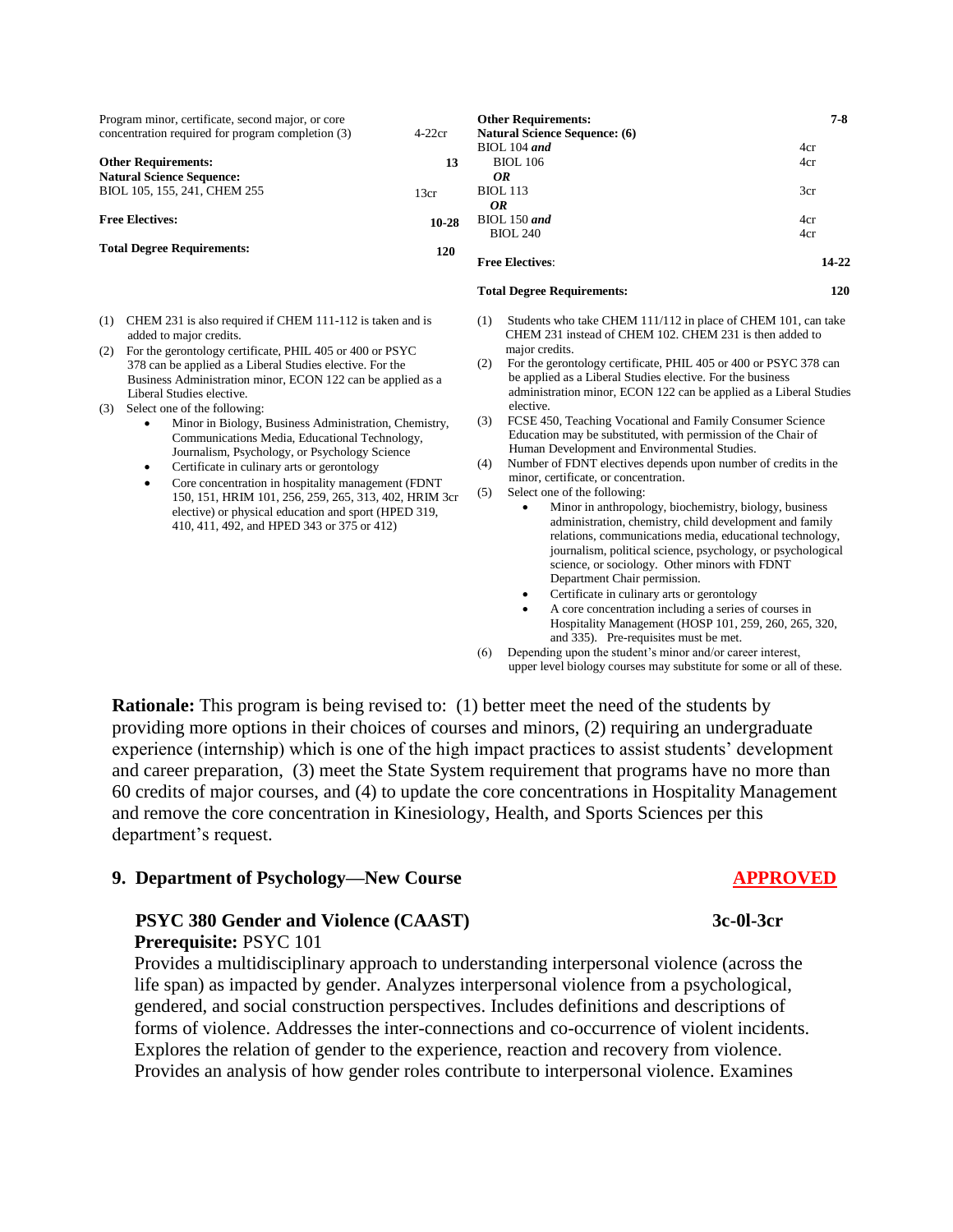approaches to intervention and prevention of violence. This course is a component of the Child and Adult Advocacy Studies (CAAST) curriculum.

**Rationale:** The course is designed to provide students with a sophisticated understanding of how interpersonal forms of violence are related to gender and to gender roles. The psychological literature on interpersonal violence is reviewed with a special emphasis on gender. The theoretical, empirical and gendered approach of the course can help students to understand how to react of victims, to offenders, and may provide a path to prevention. The recognition, understanding, and intervention in interpersonal violence is an important project within psychology. New and more effective interventions are possible as we develop more complex and sophisticated understanding of the current context and consequences of violence.

A new, interdisciplinary, Child and Adult Advocacy Studies (CAAST) minor and certificate program are being developed within the Psychology and Sociology Departments. Gender and Violence (CAAST) will be designed to provide skill building and knowledge needed by individuals seeking the minor or the certificate.

## **10. Department of Foreign Languages—Course Deletion and Catalog Description Change APPROVED**

## **a. Course to Be Deleted:**

### **FRNC 203 Accelerated College French 6c-0l-6cr** 6c-0l-6cr

 **Rationale:** FRNC 203 Accelerated College French is being deleted because it has not been offered in many years, and it no longer fits into the French minor program. Deleting the course will free up the FRNC 203 designation to be used for future new course development.

## **b. Catalog Description Change:**

### **Current Catalog Description:**

### **GRMN 230 Intermediate German Composition and Grammar 3c-0l-3cr**

**Prerequisite:** GRMN 220 or equivalent; may be taken concurrently Intensive practice in written expression and communication in German together with a grammar review. Intermediate-level course with the goal of fostering writing in German for a variety of practical purposes. Review and expansion of specific grammar points will be integrated into each unit. Taught in German.

### **Proposed Catalog Description:**

### **GRMN 230 Intermediate German Composition and Grammar 3c-0l-3cr Prerequisite:** GRNM 201 or equivalent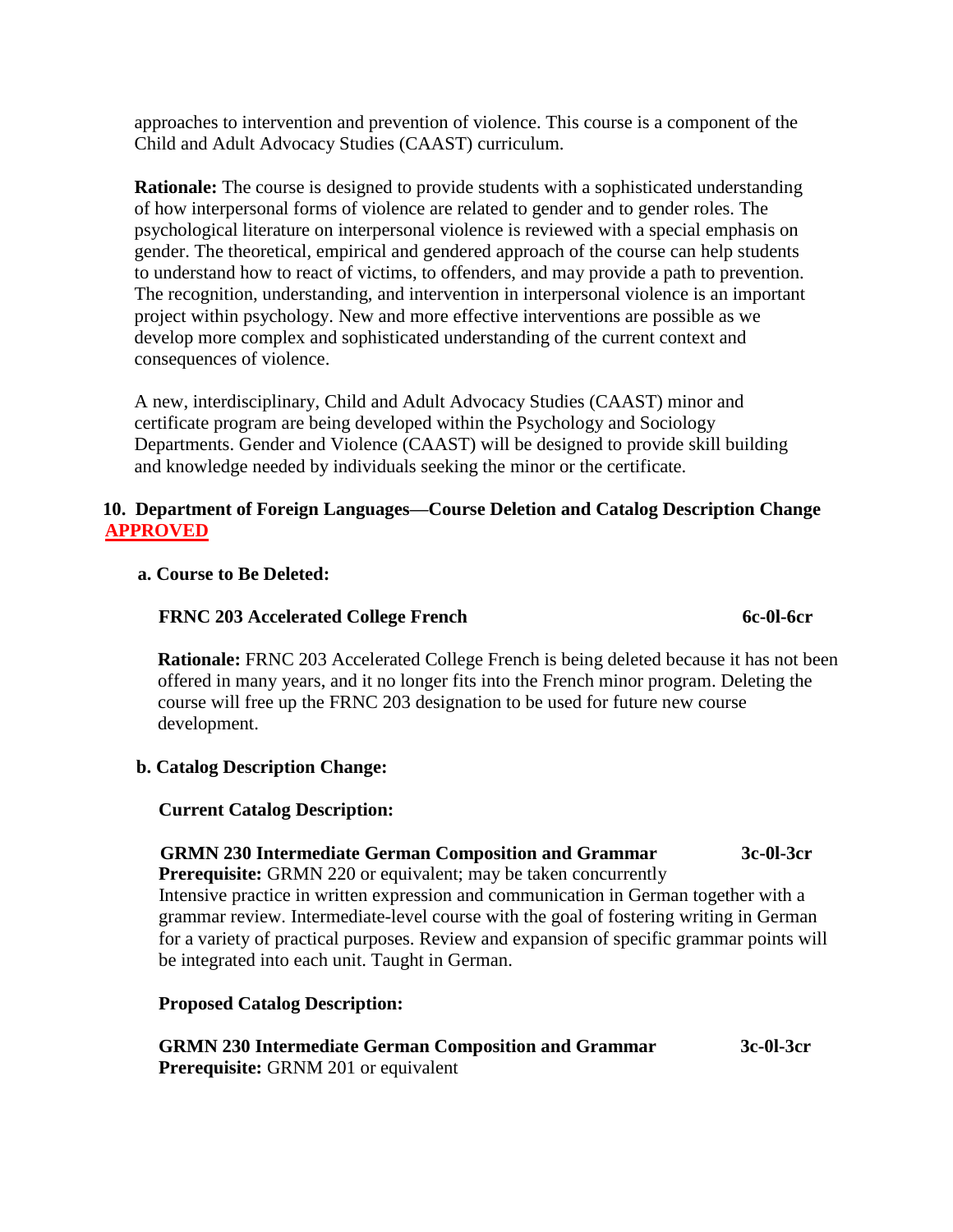Intensive practice in written expression and communication in German together with a grammar review. Intermediate-level course with the goal of fostering writing in German for a variety of practical purposes. Review and expansion of specific grammar points will be integrated into each unit. Taught in German.

**Rationale:** Courses for the German minor are occasionally cancelled due to low enrollment, and numbers in GRMN 230 could be affected because students may have been either unable to take GRMN 220, or, if they did take it, they may have a conflicting schedule in the term GRMN 230 is offered. If GRMN 201 were the prerequisite, it would open the course up to more students, and enrollment in the GRMN 230 would be much better.

## **11. Department of Computer Science—New Course APPROVED**

### **COSC 143 Cyber Wellness 3c-0l-3cr**

 Investigates the different categories of cyber wellness and how they affect emotional, physical, social and intellectual wellness. Focuses on demonstrating intellectual agility and creativity in order to maintain physical wellness while using technology. Examines the effect technological changes have had on various disciplines and their impacts on society in relation to health and wellness. Discusses theories and principles related to the physical, mental, social, and emotional aspects of personal computer usage including cyberspace. Completion of COSC 143 fulfills the Liberal Studies Dimensions of Wellness requirement. Other 143 courses will also fulfill this requirement, and any of these courses may be substituted for each other and may be used interchangeably for D/F repeats but may not be counted for duplicate credit.

**Rationale:** The course will help students identify the positives and negative aspects of computer and cyber safety.

### **12. Department of History—New Certificate APPROVED**

### **Certificate in Digital History\_\_\_\_\_\_\_\_\_\_\_\_\_\_\_\_\_\_\_\_\_\_\_\_\_\_\_\_\_\_\_\_\_\_\_\_\_\_\_\_\_\_\_\_\_\_\_\_**

Introduces skills that will prepare students to research, discover, preserve, and present history through digital and new media. Completion of the 18-credit certificate will enable students to pursue careers in education, virtual archive management, public history, and multimedia productions.

### **Certificate in Digital History 18**

| <b>Core Courses:</b>                     |                                                               |     |
|------------------------------------------|---------------------------------------------------------------|-----|
| One History course numbered 250 or below |                                                               | 3cr |
| One 300+ level History Course            |                                                               | 3cr |
| <b>HIST 379</b>                          | History in the Digital Age                                    | 3cr |
|                                          | Choose three Communications Media Courses from the following: | 9cr |
| COMM 240                                 | <b>Communications Graphics</b>                                |     |
| <b>COMM 249</b>                          | Basic Audio Recording Techniques                              |     |
| <b>COMM 271</b>                          | Beginning Photography                                         |     |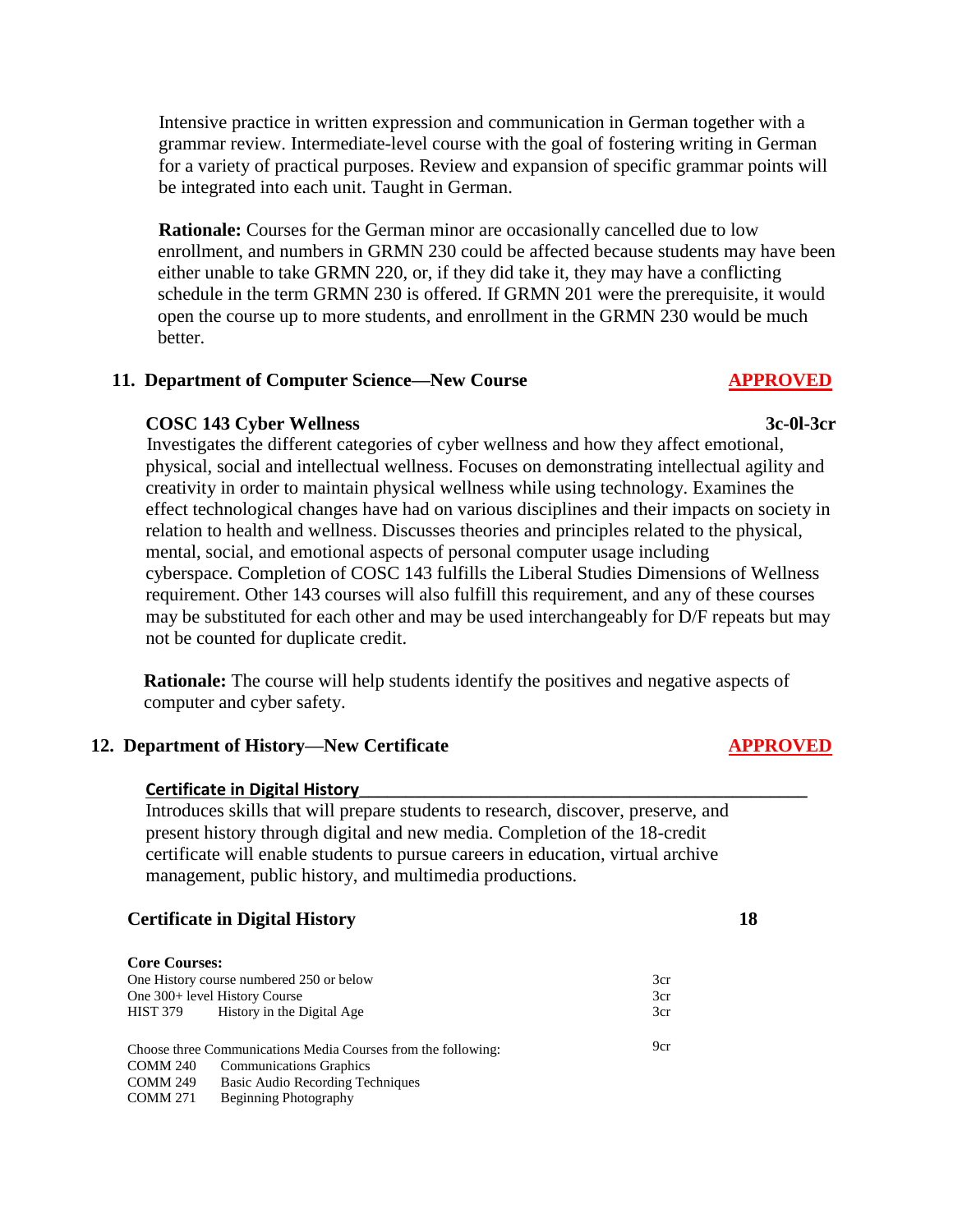| COMM 306        | 2-D Game Development                              |
|-----------------|---------------------------------------------------|
| <b>COMM 330</b> | Instructional Design for Training and Development |
| COMM 374        | Documentary Photography                           |
| <b>COMM 440</b> | Multimedia Production                             |
| COMM 449        | <b>Advanced Audio Recording Techniques</b>        |
|                 |                                                   |

 **Rationale:** Historical research and the presentation of historical scholarship of all kinds and at all levels is becoming increasingly dependent on digital media and technology. Because of the nature of historical argument, it is quickly becoming necessary for academic historians, public historians, and social studies teachers to acquire the same skill level for the digital presentation of history as it is for them to communicate historical argument through written and oral presentation. Public history has seen substantial growth in the New Media and Digital History. Students will acquire innovative skills in digital archives, online presentations, interactive maps, audio files, and 3D modeling.

# **13. Liberal Studies Report: APPROVED**

# **The Liberal Studies Committee and the UWUCC approved the following:**

- ENGL 222 Technical Writing, Department of English, as a Type II Writing Re-Commitment, Department Commitment.
- ASIA 200 Introduction to Asian Studies was approved as a Global and Multicultural Awareness course and as a Liberal Studies Elective in the Information Literacy category.
- MUHI 223 Musical Cultures from Around the World was approved as a Global and Multicultural Awareness course and as a Liberal Studies Elective in the Global Citizenship category.

# **University Wide Graduate Committee (Senator Moore)**

# **FOR ACTION:**

## **1. Department of Chemistry APPROVED**

# **A. New Dual-Listed Course**

# **Course:** CHEM 560

## **Rationale:**

This course will enter the rotation list for electives in the Professional Science Masters-**Chemistry** 

## **Summary:**

| Course        | CHEM 560: Chemistry and Physics of Materials                                |  |
|---------------|-----------------------------------------------------------------------------|--|
| Credits       |                                                                             |  |
| Prerequisites | CHEM 112 or 114 and PHYS 112 or 132                                         |  |
| Catalog       | Provides unified treatment of materials. Emphasizes physical and chemical   |  |
| Description   | origins of material properties. Multidisciplinary approach using chemistry, |  |
|               | physics, and geoscience to study bonding and crystal chemistry. Provides an |  |
|               | interdisciplinary approach to the study of material phenomena involving     |  |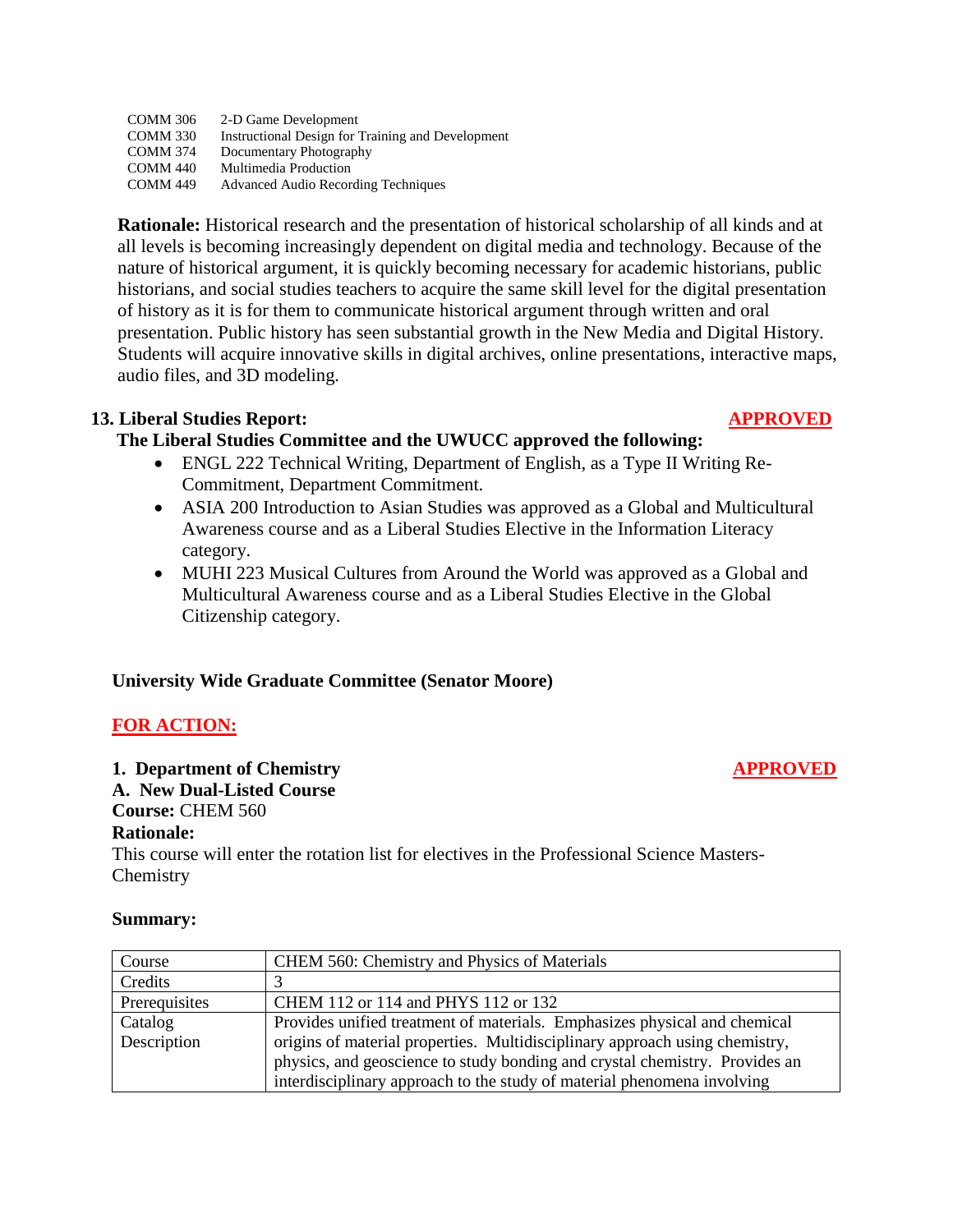| electronic devices, energy storage, second harmonic generation, |
|-----------------------------------------------------------------|
| superconductivity and others.                                   |
|                                                                 |

# **B. New Dual-Listed Course**

**Course:** CHEM 561

# **Rationale:**

This course will enter the rotation list for electives in the Professional Science Masters-Chemistry

## **Summary**

| Course                     | <b>CHEM 561: Modern Diffraction</b>                                                                                                                                                                                                                                                                  |  |
|----------------------------|------------------------------------------------------------------------------------------------------------------------------------------------------------------------------------------------------------------------------------------------------------------------------------------------------|--|
| Credits                    |                                                                                                                                                                                                                                                                                                      |  |
| Prerequisites              | CHEM 112 or 114 and PHYS 112 or 132                                                                                                                                                                                                                                                                  |  |
| <b>Catalog Description</b> | Investigates advances in crystallography and its applications to modern<br>science. Emphasizes powder diffraction, including Rietveld analysis.<br>Develops proficiency in data collection, phase analysis and structure<br>refinement and shows how crystallographic science can address scientific |  |
|                            | problems                                                                                                                                                                                                                                                                                             |  |

# **2. Department of Food and Nutrition APPROVED**

# **A. Course Deletion**

**Course:** FDNT 605: Nutrition Intervention Strategies

## Rationale

This course is being deleted as a part of the FDNT program revision approved at the October, 2015 senate meeting.

# **FOR CORRECTION:**

# **1. MA IN MUSIC** (Item #18 of the FOR ACTION portion of the October, 2051 senate agenda of the UWGC)

The incorrect information was provided in the side by side comparison. The corrected comparison is as follows:

|             | Current                                       | Proposed                                     |
|-------------|-----------------------------------------------|----------------------------------------------|
| Catalog     | Paragraph 2:                                  | Paragraph 2 (the rest of the copy is         |
| Description |                                               | unchanged):                                  |
|             | The Music Education specialization offers     |                                              |
|             | students a range of experiences in music      | The Music Education specialization offers    |
|             | teaching and learning theory, assessment and  | students a range of experiences in music     |
|             | improvement of teaching, administration of    | teaching and learning theory, assessment     |
|             | music programs, and technology applications   | and improvement of teaching,                 |
|             | in music teaching. This degree is designed to | administration of music programs, and        |
|             | meet the needs of practicing teachers and is  | technology applications in music teaching.   |
|             | offered in a low-residency, online, part-time | This degree is designed to meet the needs of |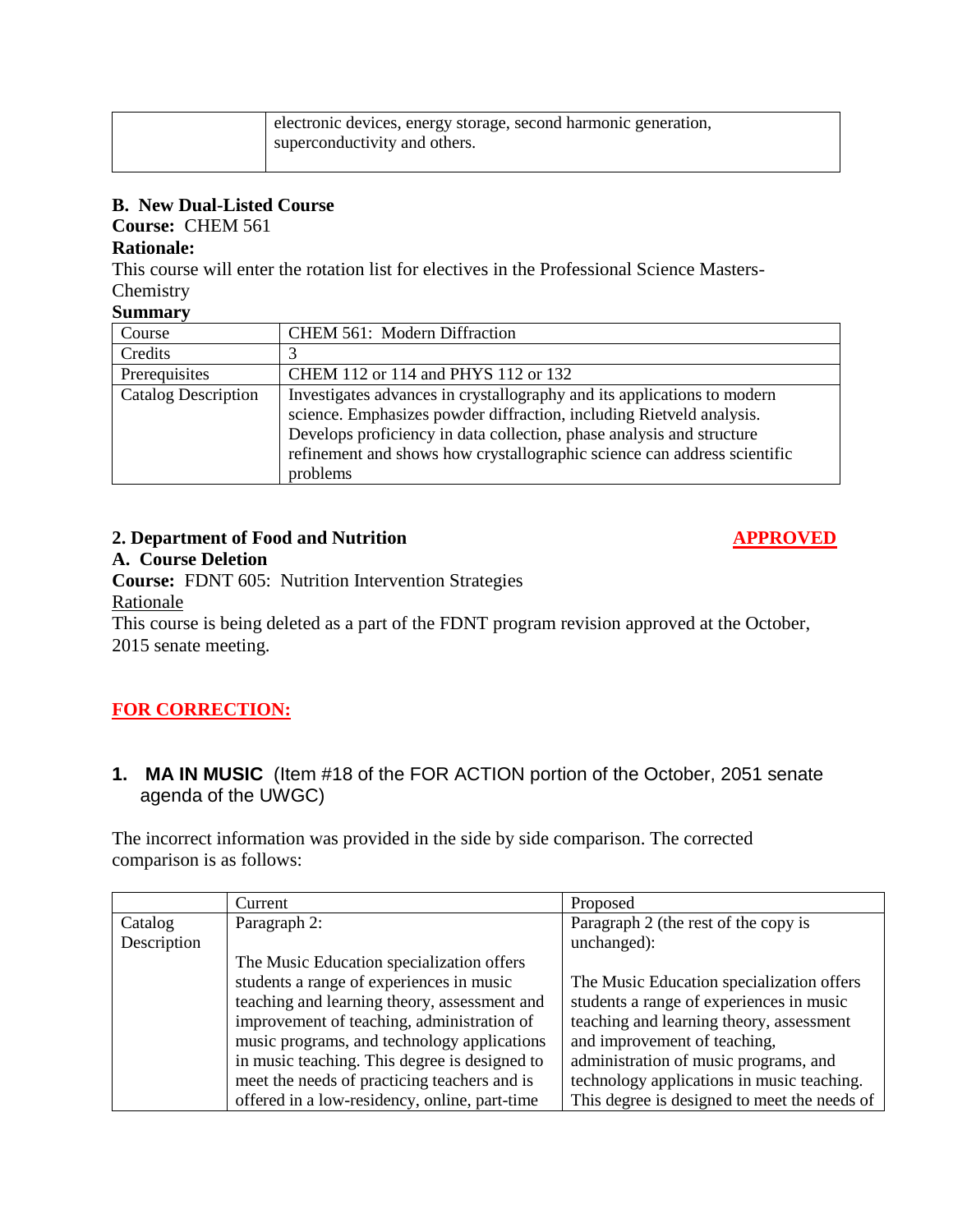|              | format. Students will take courses online      | practicing teachers and is offered in a low-  |
|--------------|------------------------------------------------|-----------------------------------------------|
|              | during the fall and spring semesters, and will | residency, online, part-time format.          |
|              | attend two intensive summer sessions on        | Students will take courses online during the  |
|              | campus, where they will take classes that      | fall and spring semesters, and will attend    |
|              | cannot be offered effectively online. As a     | two intensive summer sessions on campus,      |
|              | culminating experience, students must          | where they will take classes that cannot be   |
|              | complete a thesis (MUSC 795, 4 cr.) as part    | offered effectively online. As a culminating  |
|              | of their electives, OR they must pass a        | experience, students must complete a thesis   |
|              | comprehensive examination.                     | (MUSC 795, 4 cr.) as part of their electives, |
|              |                                                | OR they must pass a comprehensive             |
|              |                                                | examination.                                  |
| Program      | Only part V is changing:                       | Only part V. is changing:                     |
| Requirements |                                                |                                               |
|              | V. Comprehensive Examination (0 cr.)           |                                               |
|              |                                                | V. Comprehensive Examination (0 cr.)          |
|              | Required for all music education students      |                                               |
|              | except those who complete MUSC 795,            | Required for all music education students     |
|              | Thesis (4 cr.) as part of their electives.     | except those who complete MUSC 795,           |
|              |                                                | Thesis (4 cr.) as part of their electives.    |
|              |                                                |                                               |

## 2. **HPED 652** (Item #2 of the FOR ACTION section of the October, 2015 senate agenda of the UWGC)

Was listed as a course title and course number change. However, this proposal for revision to the course title only. All other information in the agenda item was correct.

## **FOR INFORMATION:** APPROVED

## **The following were approved by the UWGC to be offered as distance education courses: (Provost provides final approval)**

ACE 635: Issues in Distance Education ACE 640: Community-Based Education LTCY 648: Creativity and the Elementary School Child LTCY 701: Assessment and Acceleration

## **Awards Committee (Senator Lipinski)**

The call for awards nominations will be coming out next week. The committee's next meeting will be in February.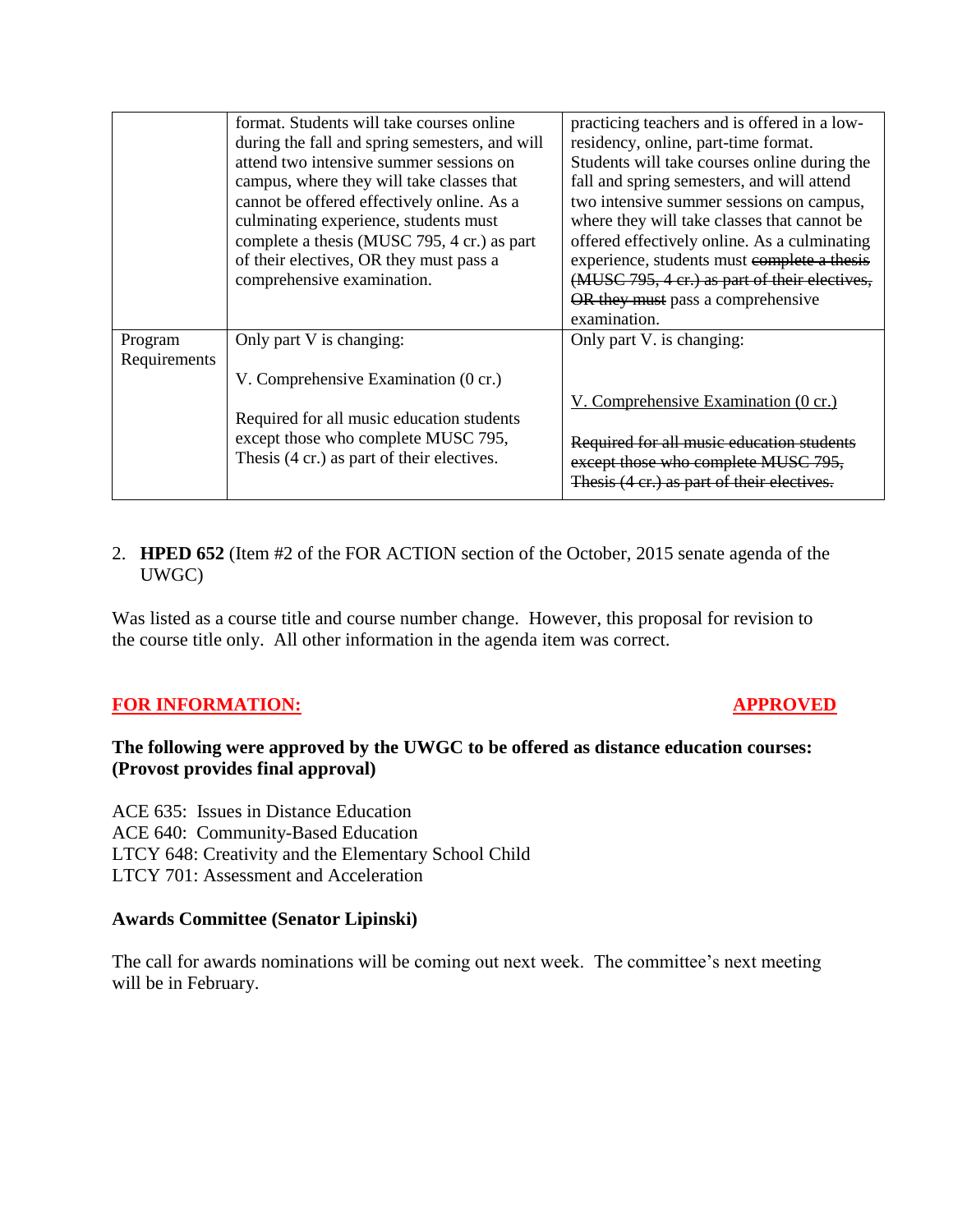## **Noncredit Committee (Senator O'Neil)**

## **Center for Family Business November 3, 2015**

The committee met on Friday, October 23, 2015 in 109 Stouffer Hall. Our meeting was with Ellen Ruddock, director of the Center for Family Business.

Present: Therese O'Neil, Lloyd Onyett, David Lorenzi, Sudipta Majumdar. Excused: Patricia McCarthy, Jeff Santicola

The Center for Family Business was founded in 1997 and is housed in the Eberly College of Business. Their mission statement is to support family-owned firms through educational opportunities and consulting services and business leaders and successors.

Twice a semester they host events such as including panel discussions on subjects relevant to the success of a business owner.

Membership is free of charge and they currently have over 600 members. It is funded by the Foundation and has many business sponsors that support their mission.

Annually the Center honors excellence through the annual Family Business Award. There is a tree dedicated to these award winners. If you look at the plagues at the bottom of the trees outside of Eberly you will see the recipients.

Ellen said she could use a graduate assistant assigned to the Center to assist her in daily activities.

For more information about the Center, go to:

http://www.iup.edu/centerforfamilybusiness

The committee will meet on Friday, November 13 at 1 pm in Stouffer 255.

## **Library and Educational Services Committee (Senator Ford)**

The committee will meet November 10 at 3:40 pm.

## **Research Committee (Senator Gossett)**

The University Senate Research Committee met on October 13, 2015. The first part of the meeting was devoted to committee business and meeting the new student representatives. The rest of the meeting focused on reviewing proposals. Overall, there were 9 USRC Small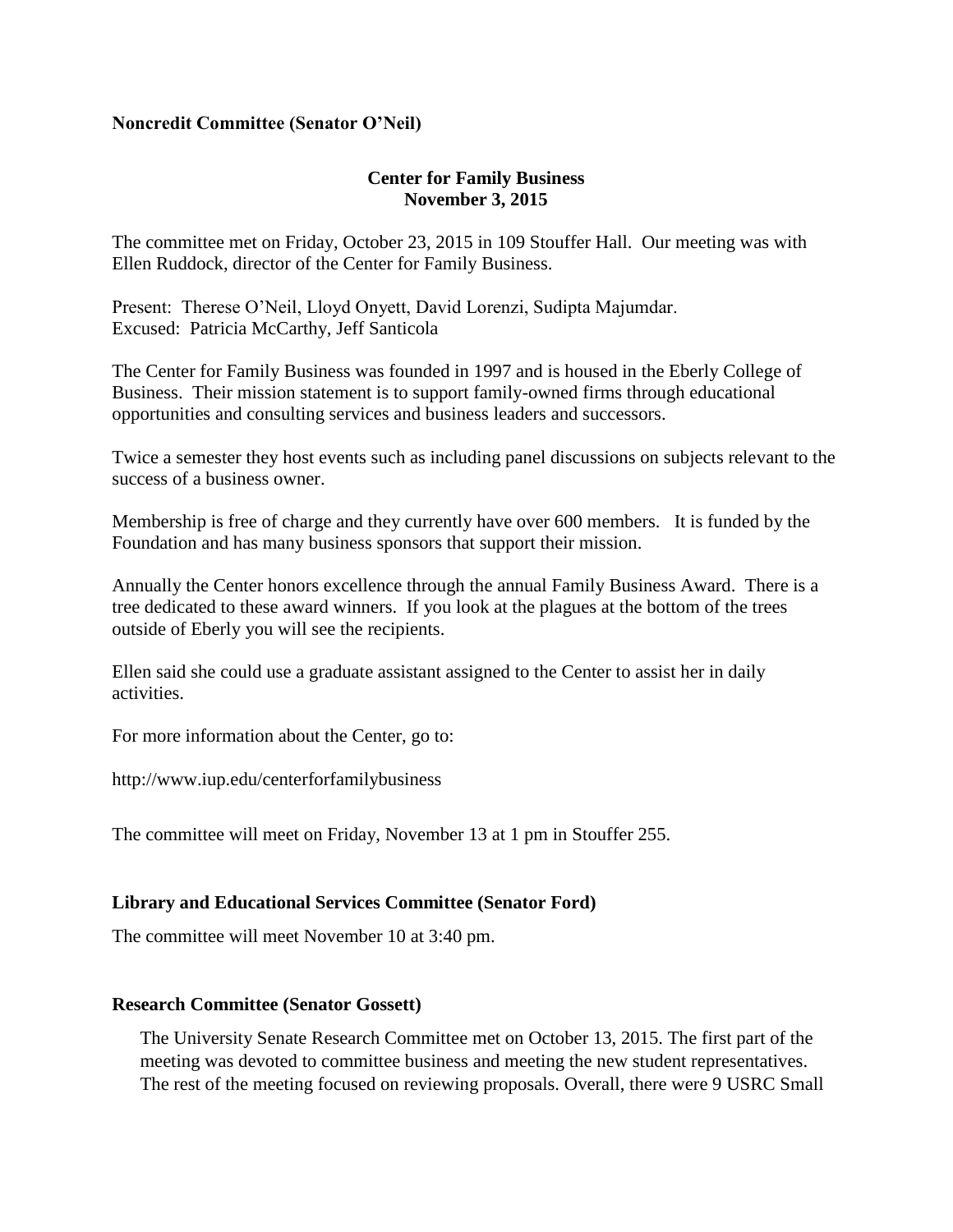Grant proposals and the decision was made to fund 5 proposals totaling \$4,372.00. The next meeting is November 10, 2015 at 3:30 pm in Stright Hall.

- Dr. Jill Brady
- Dr. Framarz Byramjee
- Dr. Laura Knight
- Dr. Lori Lombard
- Dr. Bharathan Narayanaswamy

The committee will meet on November 10 at 3:30 pm in Stright 301.

# **Student Affairs Committee (Senator Stocker)**

The committee will meet on November 10 at 3:30 pm in the Susquehanna Room at the HUB.

# **University Development and Finance Committee (Senator Wick)**

The committee will meet on November 10 at 3:30 pm in Stapleton 302.

# **Academic Affairs Committee (Senator Dugan)**

# **FOR ACTION:**

# **1) Course Repeat Policy APPROVED:**

Proposed changes to the Course Repeat Policy were approved at the 4/28/15 Senate. The sentence, which was in the original policy, "A single course can be repeated a maximum of two times," and was intended to be in our revised version was omitted from the revised version presented on 4/28/15. On page 121 of the minutes, 2.a. reads: ... No more than six repeat-with-replacement attempts are permitted for undergraduate students. The most recent grade (regardless of whether it is higher or lower) will be the grade used in the GPA calculation. However,...

The approved, revised version should include the sentence as noted below:

... No more than six repeat-with-replacement attempts are permitted for undergraduate students. A single course can be repeated a maximum of two times. The most recent grade (regardless of whether it is higher or lower) will be the grade used in the GPA calculation. However,... The policy is, therefore, being brought back to Senate for re-approval with the missing sentence.

### **COURSE REPEAT POLICY ORIGINAL**

A student may not normally repeat an academic course. Exceptions to this policy are

1. **Repeatable courses:** Certain courses are eligible for repeat for credit and grade.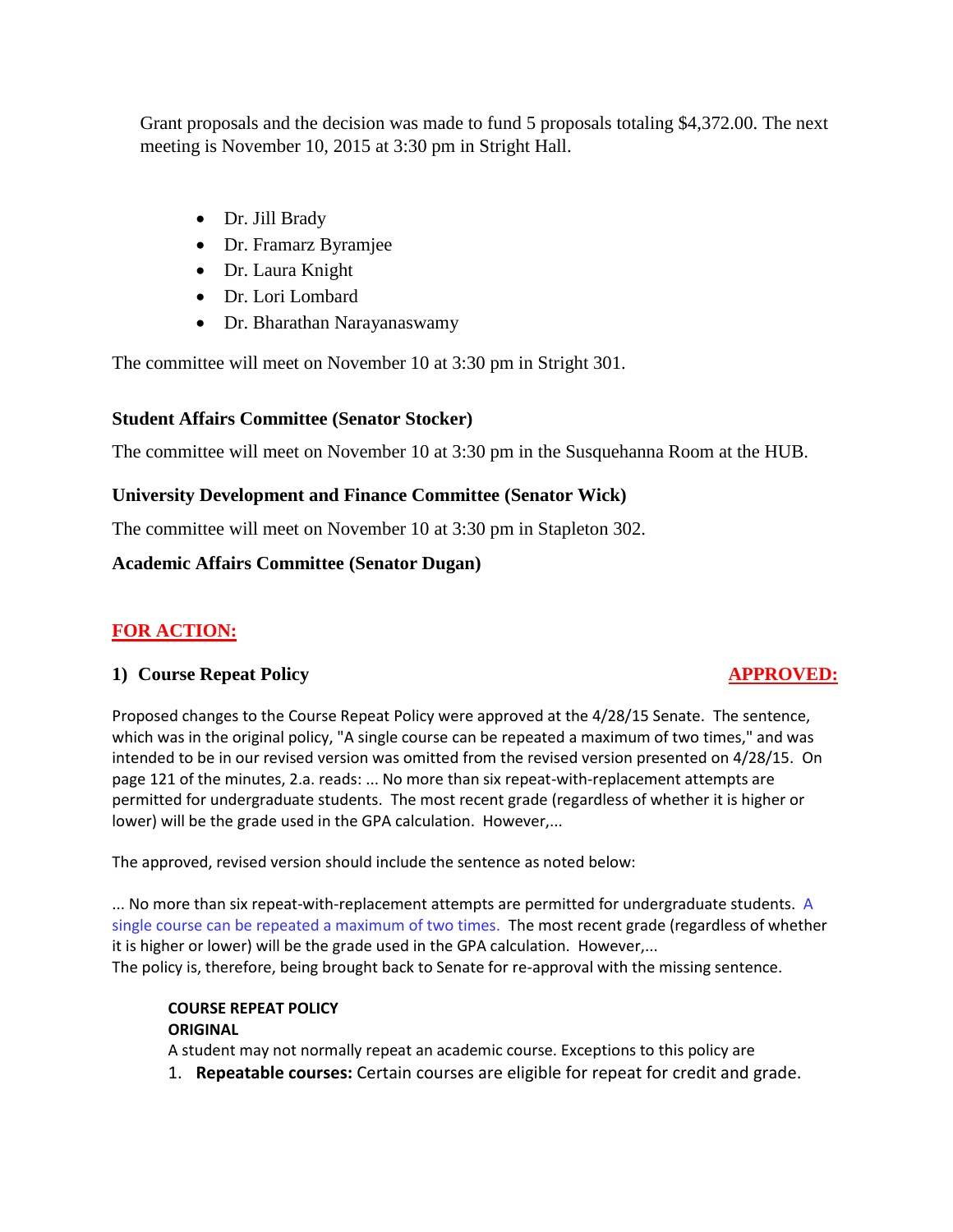2. These courses are advanced art studio courses, music ensembles, special topics courses (281, 481) if the topic is different, and other specifically designated courses.

### 2. **D and F grades:**

- a. *Repeat with replacement:* Undergraduate students are permitted to replace the grades and quality points in the GPA calculation for courses in which they receive a D or F grade by repeating that course at IUP and filing a repeat form with the Office of the Registrar. No more than six repeat-with-replacement attempts are permitted for undergraduate students. A single course can be repeated a maximum of two times. Additional course repeats are permitted with approval through the office of the dean of the student's college. The most recent grade (regardless of whether it is higher or lower) will be the grade used in the GPA calculation. However, the transcript continues to document all academic work, and repeated courses are not deleted from the visual record.
- b. *Course transfers:* Students seeking to replace or average D and F grades must repeat these courses at IUP. If an IUP course in which a student received an F is repeated at another institution, the credit will transfer to IUP, but the original F will continue to count toward the IUP GPA. If an IUP course in which a student received a D is repeated at another university, neither the grade nor the credit will transfer.
- c. *Postbaccalaureate students (Undergraduate):* Courses taken during prior undergraduate study at IUP may not be repeated with replacement.

3. **Other grades:** Courses in which students earned a grade of A, B, C, or P may be repeated only on an audit basis. New grades will not be assigned and additional credit will not be awarded.

### **COURSE REPEAT POLICY -**

### **REVISION**

A student may not normally repeat an academic course. Exceptions to this policy are

- 1. **Repeatable courses:** Certain courses are eligible for repeat for credit and grade. 3. These courses are advanced art studio courses, music ensembles, special topics courses (281, 481) if the topic is different, and other specifically designated courses.
- 2. **D and F grades:**
	- a. *Repeat with replacement:* Undergraduate students are permitted to replace the grades and quality points in the GPA calculation for courses in which they receive a D or F grade by repeating that course at IUP. No more than six repeat-with-replacement attempts are permitted for undergraduate students. A single course can be repeated a maximum of two times. The most recent grade (regardless of whether it is higher or lower) will be the grade used in the GPA calculation. However, the transcript continues to document all academic work, and repeated courses are not deleted from the visual record.
	- b. *Course transfers:* Students seeking to replace or average D and F grades must repeat these courses at IUP. If an IUP course in which a student received an F is repeated at another institution, the credit will transfer to IUP if the course grade is C or better, but the original F will continue to count toward the IUP GPA. If an IUP course in which a student received a D is repeated at another university, neither the grade nor the credit will transfer.
	- c. *Postbaccalaureate students (Undergraduate):* Courses taken during prior undergraduate study at IUP may not be repeated with replacement.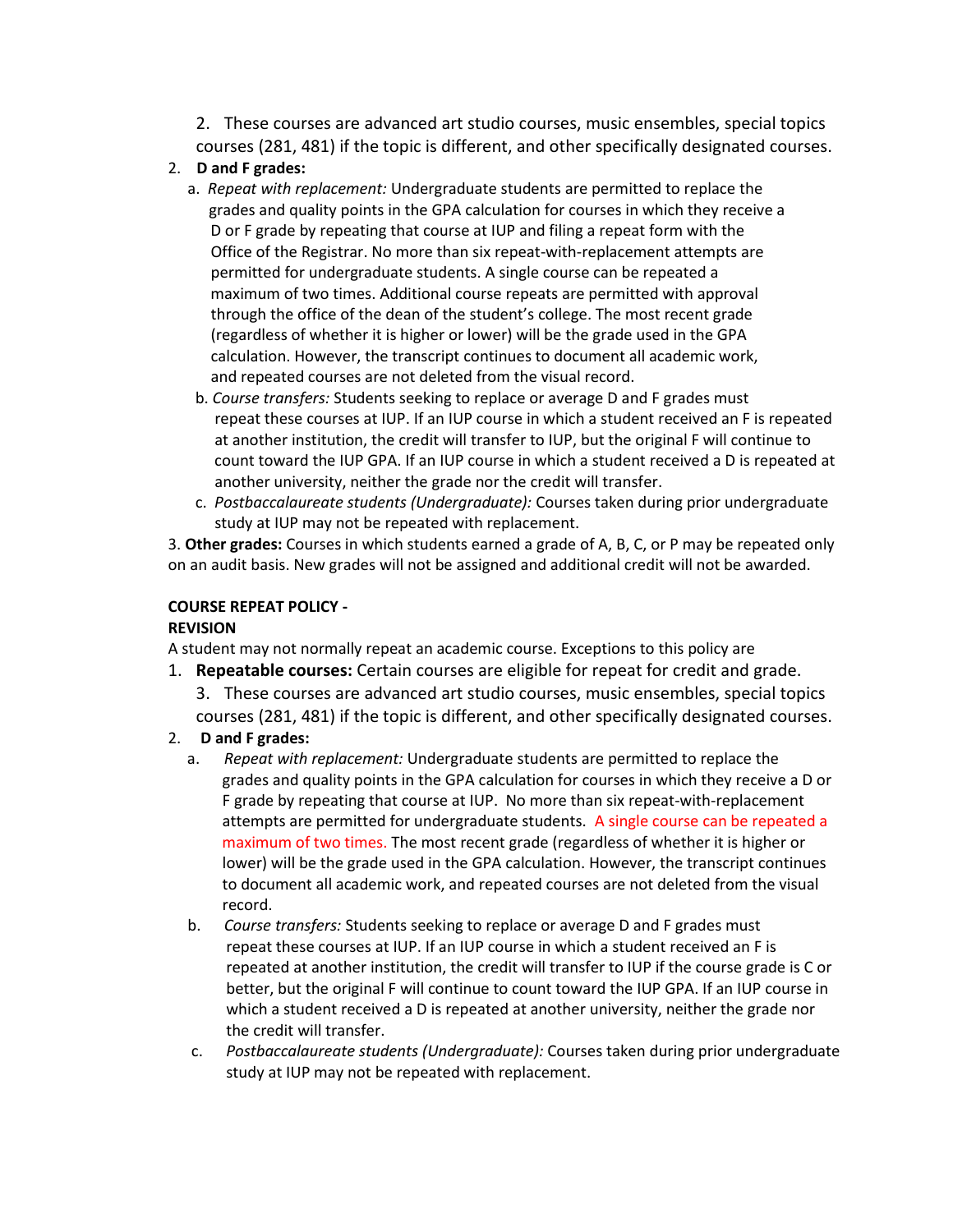3. **Other grades:** Courses in which students earned a grade of A, B, C, or P may be repeated only on an audit basis. New grades will not be assigned and additional credit will not be awarded.

# **2) Night Exam Policy APPROVED:**

# **Current Policy**

## **Night Exam Policy**

All tests, examinations, and quizzes should normally be administered during the prescribed course hours. Deviations to allow night exams for valid educational reasons, within the guidelines listed below, must be approved by the department and the dean.

# **Guidelines**

1. Night exams can only be scheduled on Monday through Thursday evenings within the 6:00- 10:00 p.m. time period.

2. Appropriate physical facilities must be arranged in advance without encroachment upon other authorized university functions.

3. If night exams are to be given, the day of the week on which they will be given must be listed in the course schedule on MyIUP before registration.

4. No night exam can take precedence over a regularly scheduled class.

5. Arrangements for nonpunitive makeup exams at a mutually agreeable time must be available for students who cannot attend the night exam.

6. For each hour of night exams, an hour of regularly scheduled class time will be canceled. Such cancellations are prohibited for two class days immediately preceding or immediately following holiday and/or vacation periods and/or semester terminations, as published in the academic calendar.

# **Revised Policy**

# **Night Exam Policy**

All tests, examinations, and quizzes should normally be administered during the prescribed course hours. Deviations to allow night exams for valid educational reasons, within the guidelines listed below, must be approved by the department and the dean. This policy does not include final exams. For more information on final exams, refer to the final exam policy.

## **Guidelines**

1. Night exams can only be scheduled on Monday through Thursday evenings within the 6:00- 10:00 p.m. time period.

2. Appropriate physical facilities must be arranged in advance without encroachment upon other authorized university functions.

3. If night exams are to be given, the day of the week on which they will be given must be listed in the course schedule on MyIUP before registration.

4. No night exam can take precedence over a regularly scheduled class.

5. Arrangements for nonpunitive makeup exams at a mutually agreeable time must be available for students who cannot attend the night exam.

6. For each hour of night exams, an hour of regularly scheduled class time will be canceled. Such cancellations are prohibited for two class days immediately preceding or immediately following